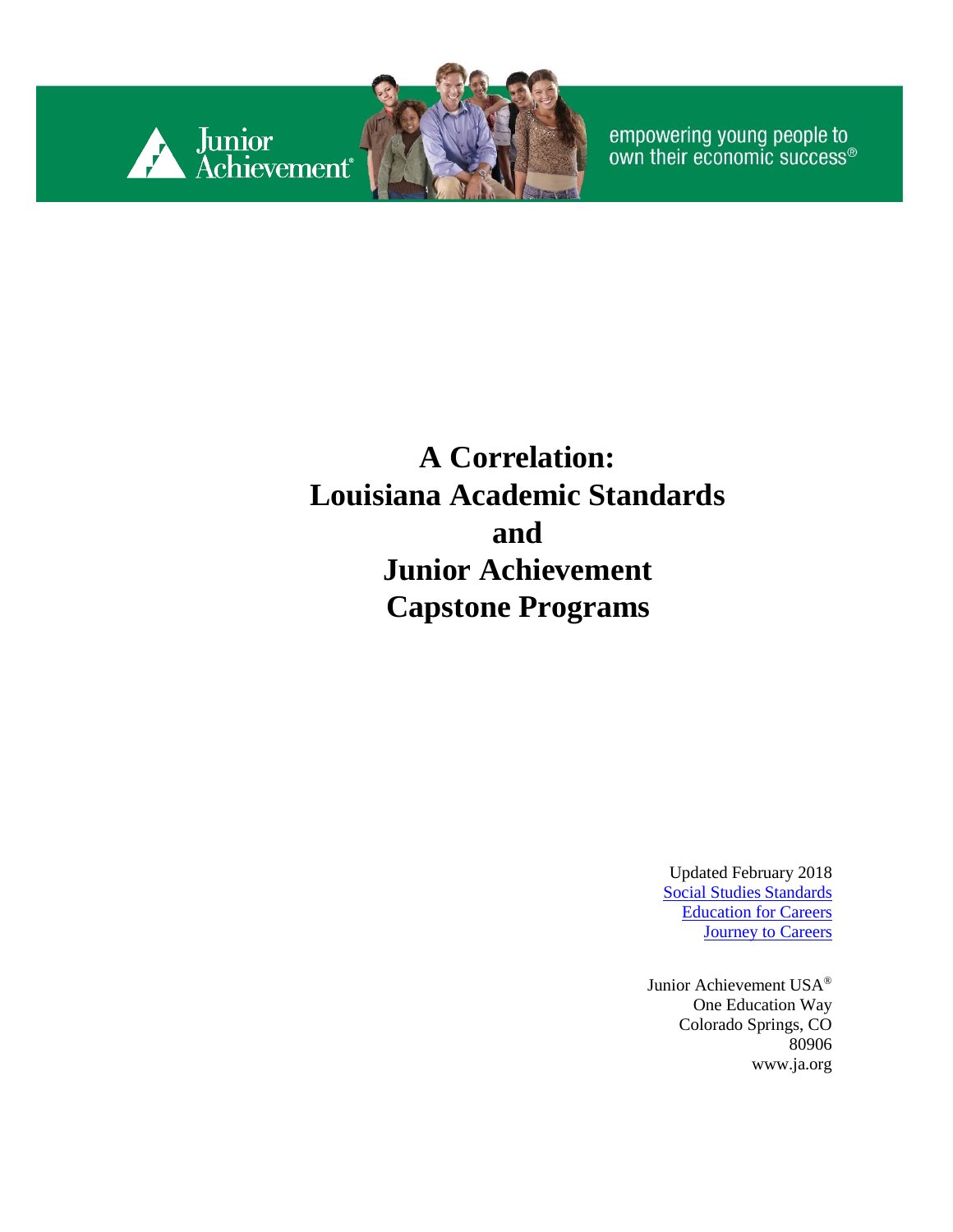#### **Overview**

The following correlation features the knowledge and skills that students are introduced to in JA Capstone Programs and how they correspond to Louisiana Social Studies Standards and Louisiana Curriculum for Education to Careers and Journey to Careers Frameworks. The correlation is not meant to be exhaustive, nor is it intended to infer that any one resource will completely address any given standard. It is designed to show how *JA BizTown®* and *JA Finance Park®* will enhance or complement efforts to meet educational standards.

*JA BizTown* encompasses important elements of work readiness, entrepreneurship, and financial literacy, providing students with a solid foundation of business, economics, and free enterprise education. Through daily lessons, hands-on activities, and active participation in a simulated community designed to support differentiated learning styles, students develop a strong understanding of the relationship between what they learn in school and successful participation in an economy. *JA BizTown* helps prepare students for a lifetime of learning and academic achievement.

The program content augments students' core curriculum in social studies, English language arts, and mathematics. Throughout the program, students use critical-thinking skills to learn about key concepts as they explore and enhance their understanding of free enterprise.

*JA Finance Park* lessons address fundamental business and economic concepts, explore career interests and opportunities, and develop work-readiness skills. The lessons also provide a highly relevant learning opportunity to "model with mathematics," in which students apply mathematics to solve problems arising in everyday life. After weeks of classroom preparation, students experience a simulation (either on site or virtually) where they put their newly found knowledge and skills to use.

The *JA Finance Park* program provides two curriculum implementation options. Lessons are offered in a traditional classroom presentation format designed for middle-grade students and in a Project-Based Learning (PBL) format created for high school students. Both provide educators a method of delivery that will best meet the needs of their students.

Option 1) A traditional teacher-taught, in-class lesson format that encompasses financial planning and career exploration with accompanying PowerPoint slides.

Option 2) A Project-Based Learning (PBL) format that encompasses the financial planning and career exploration topics but in a nontraditional approach.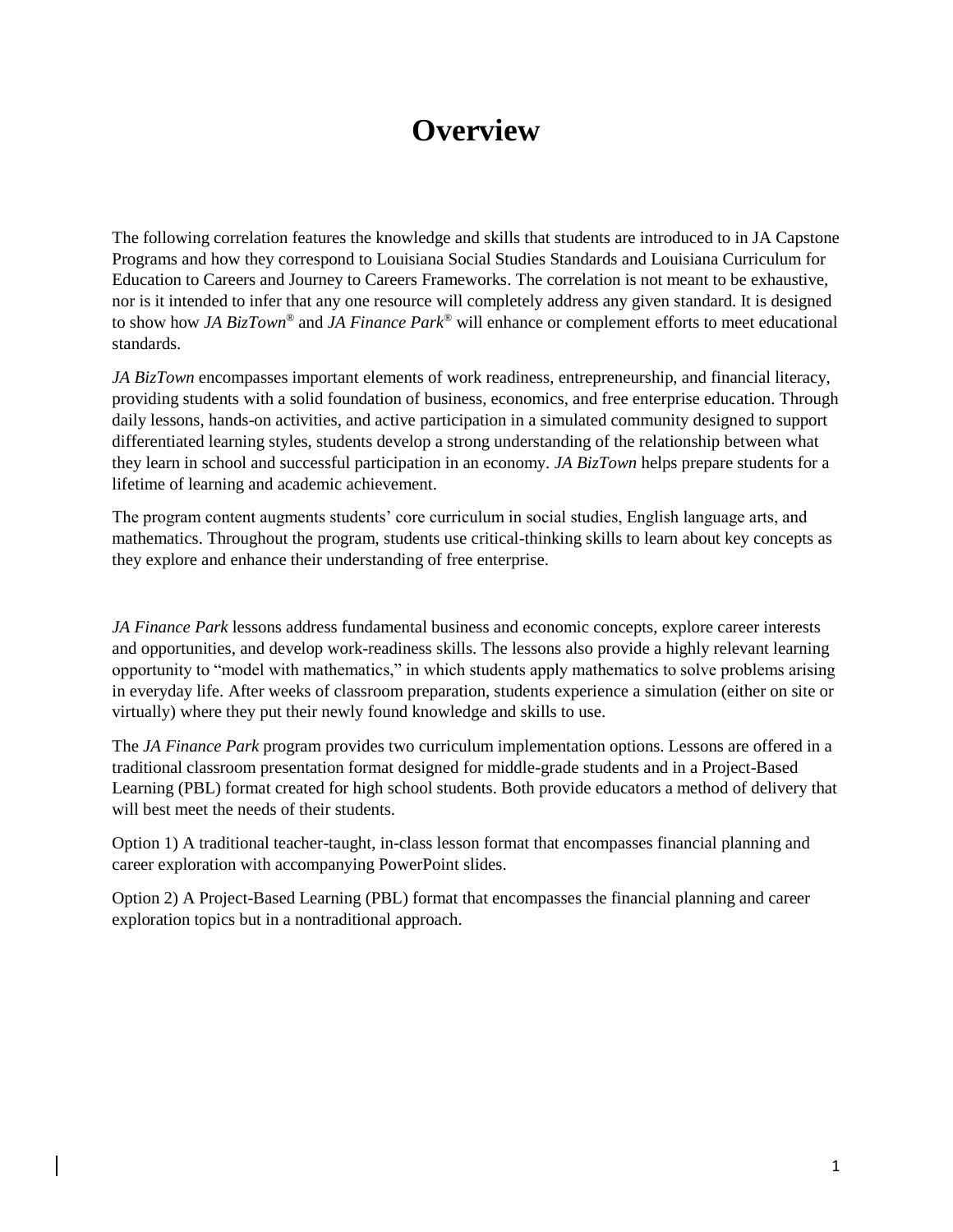| <b>Unit Description</b>                                                                                                                                                                                                                                                                                                                               | <b>Key Learning</b><br><b>Objectives</b>                                                                                                                                                                                                                                                                                                                                                                                                                                                                                                                                                                                                                                                                                                        | <b>Academic Standards</b>                                                                                                                                                                                             | <b>English</b><br>Language<br><b>Arts</b>                                                                                                                                                                                             | <b>Math</b>                                                                                                                                        |
|-------------------------------------------------------------------------------------------------------------------------------------------------------------------------------------------------------------------------------------------------------------------------------------------------------------------------------------------------------|-------------------------------------------------------------------------------------------------------------------------------------------------------------------------------------------------------------------------------------------------------------------------------------------------------------------------------------------------------------------------------------------------------------------------------------------------------------------------------------------------------------------------------------------------------------------------------------------------------------------------------------------------------------------------------------------------------------------------------------------------|-----------------------------------------------------------------------------------------------------------------------------------------------------------------------------------------------------------------------|---------------------------------------------------------------------------------------------------------------------------------------------------------------------------------------------------------------------------------------|----------------------------------------------------------------------------------------------------------------------------------------------------|
| Unit 1: You must have<br>money to spend money.<br>Students need to understand<br>this fundamental concept of<br>earning and spending if they<br>are to grasp the importance of<br>sound personal finance. This<br>unit introduces students to<br>bank services and practices<br>that will help them to be<br>successful in JA BizTown and<br>in life. | <b>Objectives:</b><br>The students will:<br>• Extrapolate services<br>offered by financial<br>institutions<br>• Complete a bank account<br>application<br>• Demonstrate an ability to<br>endorse a paycheck<br>• Complete a deposit ticket<br>• Maintain a check register<br>correctly<br>• Describe the consequences<br>of insufficient funds<br>• Write and sign checks<br>$\blacksquare$ State the benefit of an<br>interest-earning savings<br>account<br>• Explain how money in a<br>savings account grows<br>• Explore the differences<br>between checks, debit<br>cards, and credit cards<br>• Explain how money<br>changes hands when a<br>debit card is used<br>• Demonstrate use of a<br>check register to record a<br>debit purchase | <b>Education for Careers</b><br>8.e Learn how to maintain<br>bank accounts.<br>8.f. Learn how to manage<br>credit cards.<br><b>Journey to Careers</b><br>JC 7.2 Students will<br>maintain simulated bank<br>accounts. | <b>Grade 4</b><br>RI.4.3<br>RI.4.4<br>RI.4.5<br>RI.4.7<br>SL.4.1<br>SL.4.3<br>L.4.4<br>Grade 5<br>RI.5.4<br>RI.5.5<br>RI.5.7<br>SL.5.1<br>L.5.1<br>L.5.3<br>L.5.4<br>Grade 6<br>RI.6.7<br>SL.6.1<br>SL.6.2<br>L.6.1<br>L.6.3<br>L.6.4 | Grade 4<br>$4.$ NBT $.3$<br>$4.$ NBT $.4$<br>Grade 5<br>5.NBT.5<br>5.NBT.7<br>Grade 6<br>6.NS.3<br><b>Mathematical</b><br>Practices 4-6<br>$1 - 7$ |

# **JA BizTown**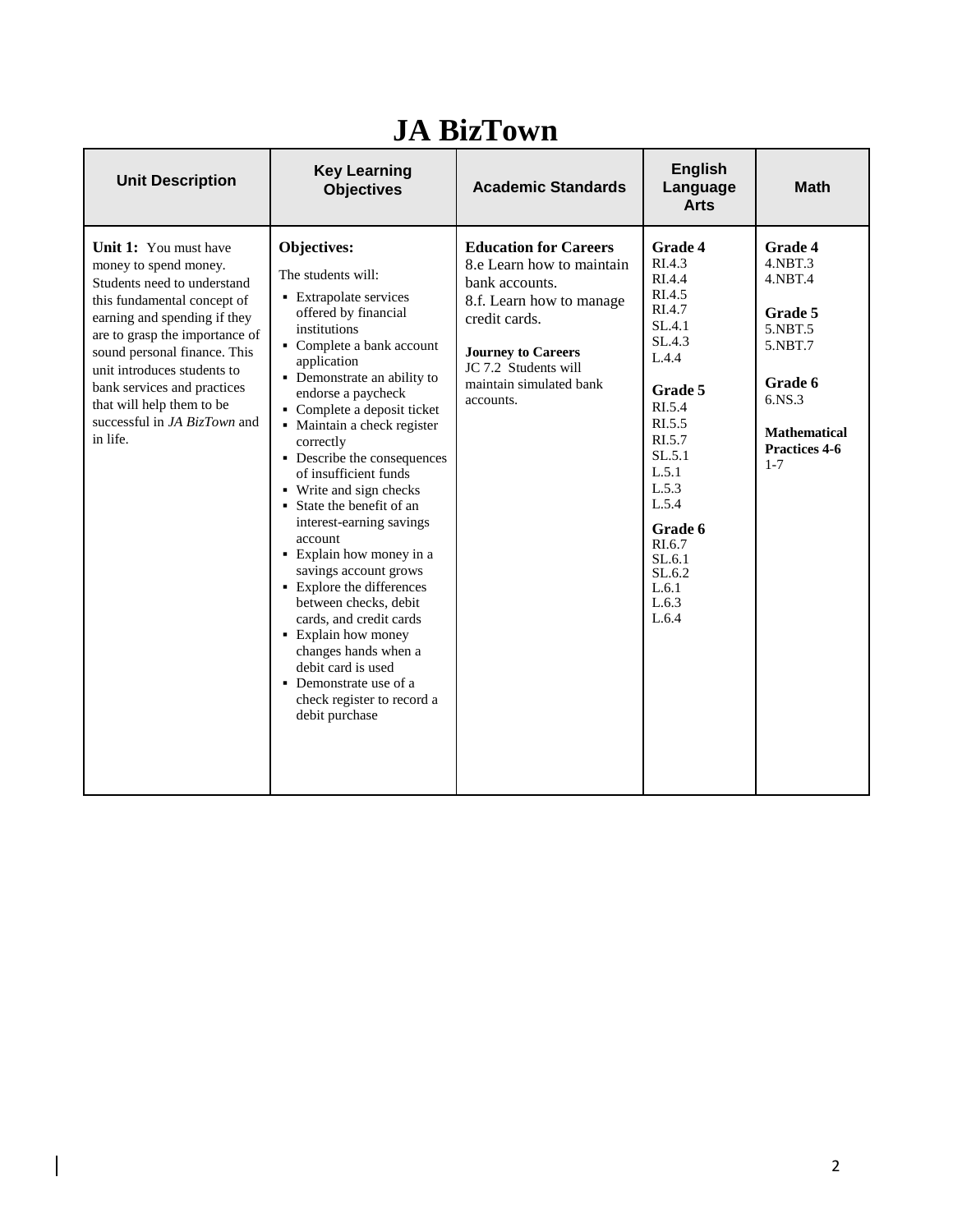## **JA BizTown**

| <b>Unit Description</b>                                                                                                                                                                                                                                                    | <b>Key Learning</b><br><b>Objectives</b>                                                                                                                                                                                                                                                                                                                                                                                                                                                                                                                                                                                                                                                                                                                                                                                             | <b>Academic Standards</b>                                                                                                                                                                                                                                                                                                                             | <b>English</b><br>Language                                                                                                                                                                                                                    | <b>Math</b>                                                                   |
|----------------------------------------------------------------------------------------------------------------------------------------------------------------------------------------------------------------------------------------------------------------------------|--------------------------------------------------------------------------------------------------------------------------------------------------------------------------------------------------------------------------------------------------------------------------------------------------------------------------------------------------------------------------------------------------------------------------------------------------------------------------------------------------------------------------------------------------------------------------------------------------------------------------------------------------------------------------------------------------------------------------------------------------------------------------------------------------------------------------------------|-------------------------------------------------------------------------------------------------------------------------------------------------------------------------------------------------------------------------------------------------------------------------------------------------------------------------------------------------------|-----------------------------------------------------------------------------------------------------------------------------------------------------------------------------------------------------------------------------------------------|-------------------------------------------------------------------------------|
| Unit 2: Students explore their<br>role as citizens of a<br>community. They are<br>introduced to the concept of<br>the circular flow of money and<br>goods in an economy. They<br>define basic economic<br>concepts and discuss the<br>impact of taxes and<br>philanthropy. | Objectives:<br>The students will:<br>• Define various vocabulary<br>terms<br>• Explain how good citizens<br>have a sense of<br>responsibility to others and<br>to their community<br>• Identify goods, services,<br>and resources (human,<br>natural, and capital)<br>• Demonstrate the circular<br>flow of an economy<br>• Discover the function of<br>businesses in producing<br>goods and services<br>• Define scarcity and learn<br>more about free enterprise<br>• Identify the three basic<br>economic questions (what,<br>how, and for whom to<br>produce)<br>• Understand why people<br>pay taxes<br>• Define gross pay and net<br>pay<br>• Calculate tax by<br>multiplying with decimals<br>• Differentiate between<br>public goods and services<br>and private goods and<br>services<br>• Give examples of<br>philanthropy | <b>Social Studies</b><br>4.8.2 Differentiate between<br>citizens' rights,<br>responsibilities, and duties.<br>4.8.3 Describe the qualities<br>of a good citizen and how<br>good citizenship<br>contributes to the United<br>States' democracy.<br>5.7.1 Investigate basic<br>rights and responsibilities<br>of citizens in current day<br>government. | Grade 4<br>RI.4.7<br>W.4.8<br>SL.4.1<br>SL.4.2<br>SL.4.3<br>L.4.1<br>L.4.4<br>L.4.6<br>Grade 5<br>RI.5.7<br>W.5.8<br>SL.5.1<br>SL.5.2<br>SL.5.3<br>L.5.1<br>L.5.4<br>L.5.6<br>Grade 6<br>R.6.7<br>SL.6.1<br>SL.6.2<br>L.6.1<br>L.6.4<br>L.6.6 | <b>Mathematical</b><br>Practices 4-6<br>1<br>$\overline{c}$<br>$\overline{4}$ |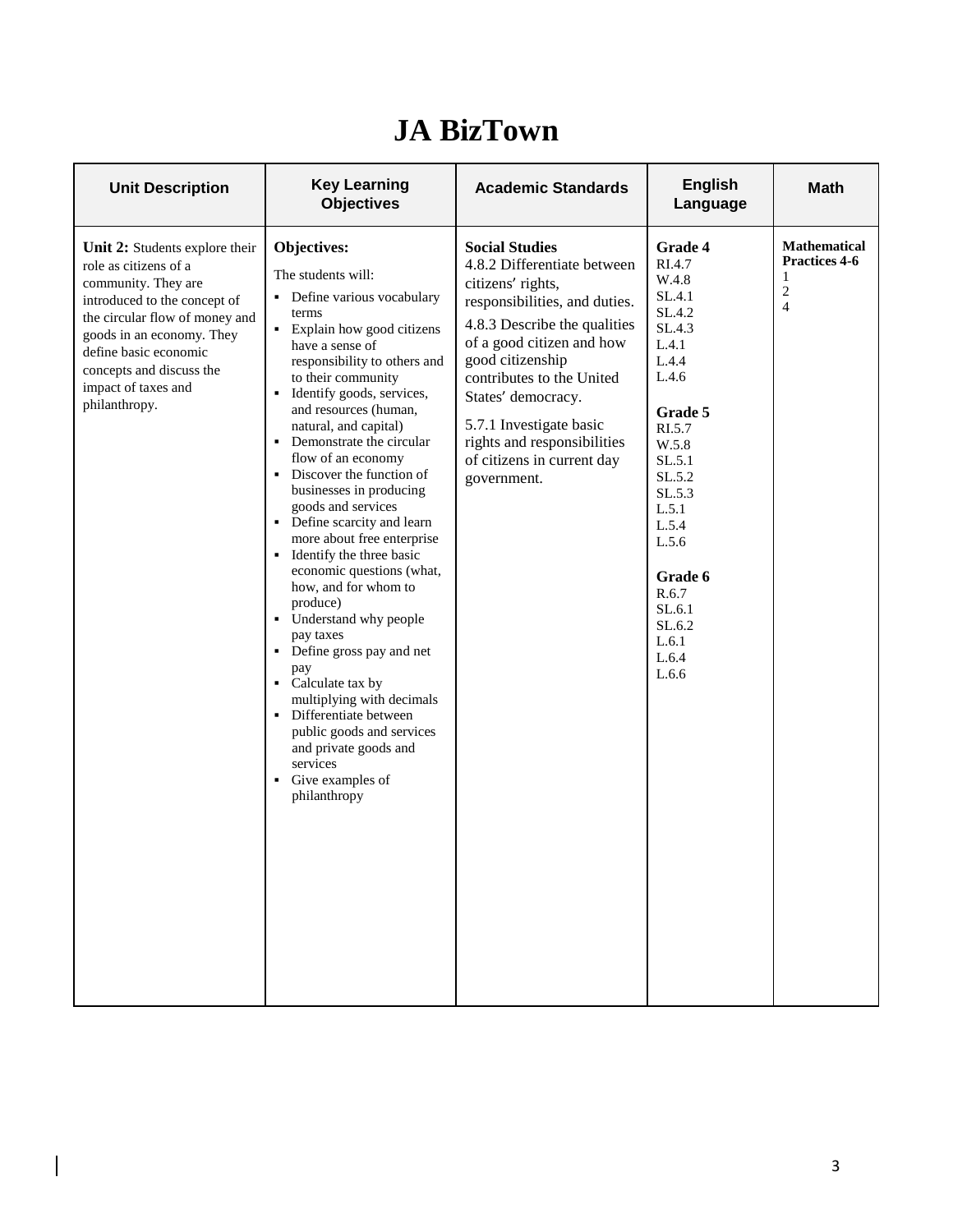#### **JA BizTown**

| <b>Unit Description</b>                                                                                                                                                                                                                                                                                                                                | <b>Key Learning</b><br><b>Objectives</b>                                                                                                                                                                                                                                                                                                                                                                                                                                                                                                                                      | <b>Academic Standards</b>                                                                                                                                                                                                                                                                                                                                                                                                                                                                                                                                                                                                                                                   | <b>English</b><br>Language<br><b>Arts</b>                                                                                                                                                         | <b>Math</b>                                                                                                        |
|--------------------------------------------------------------------------------------------------------------------------------------------------------------------------------------------------------------------------------------------------------------------------------------------------------------------------------------------------------|-------------------------------------------------------------------------------------------------------------------------------------------------------------------------------------------------------------------------------------------------------------------------------------------------------------------------------------------------------------------------------------------------------------------------------------------------------------------------------------------------------------------------------------------------------------------------------|-----------------------------------------------------------------------------------------------------------------------------------------------------------------------------------------------------------------------------------------------------------------------------------------------------------------------------------------------------------------------------------------------------------------------------------------------------------------------------------------------------------------------------------------------------------------------------------------------------------------------------------------------------------------------------|---------------------------------------------------------------------------------------------------------------------------------------------------------------------------------------------------|--------------------------------------------------------------------------------------------------------------------|
| <b>Unit 3:</b> Citizens learn how<br>their interests and skills can<br>lead to exciting careers. They<br>have an opportunity to assess<br>their own skills and interests<br>and to see what kinds of jobs<br>are available at JA BizTown.<br>They have an opportunity to<br>fill out a job application and<br>experience the job interview<br>process. | Objectives:<br>The students will:<br>• Recognize their interests<br>and skills<br>• Explain the relevance of<br>interests and skills in career<br>exploration and planning<br>• Distinguish the differences<br>among the four primary<br>career types: people, ideas,<br>data, and things<br>• Categorize STEM careers<br>into different types<br>• Demonstrate appropriate<br>workplace behaviors<br>• Define resume, job<br>interview, and applicant<br>Complete a job application<br>• Model appropriate business<br>greetings<br>• Demonstrate proper<br>interview skills | <b>Social Studies</b><br>6.6.1 Explain the impact of<br>job specialization (in the<br>development of<br>civilizations.)<br><b>Education for Careers</b><br>11.a. Learn the soft skills<br>that are important for<br>success in the workplace.<br>11.b. Understand the<br>difference between soft<br>skills and job-specific skills.<br>12.a. Identify soft skills that<br>the individual currently<br>possesses and the skills that<br>need to be improved.<br><b>Journey to Careers</b><br>JC. 4 Students will<br>participate in Career<br><b>Exploration Activities.</b><br>JC 5.2. Students will be able<br>to utilize printed material to<br>access career information. | <b>Grade 4</b><br>RI.4.4<br>SL.4.1<br>L.4.1<br>L.4.2<br>L.4.4<br>L.4.6<br>Grade 5<br>RI.5.4<br>SL.5.1<br>L.5.1<br>L.5.2<br>L.5.4<br>L.5.6<br>Grade 6<br>SL.6.1<br>L.6.1<br>L.6.2<br>L6.4<br>L.6.6 | <b>Grade 4</b><br>4.MD.4<br>Grade 5<br>5.MD.2<br><b>Mathematical</b><br>Practices 4-6<br>$\overline{2}$<br>$4 - 6$ |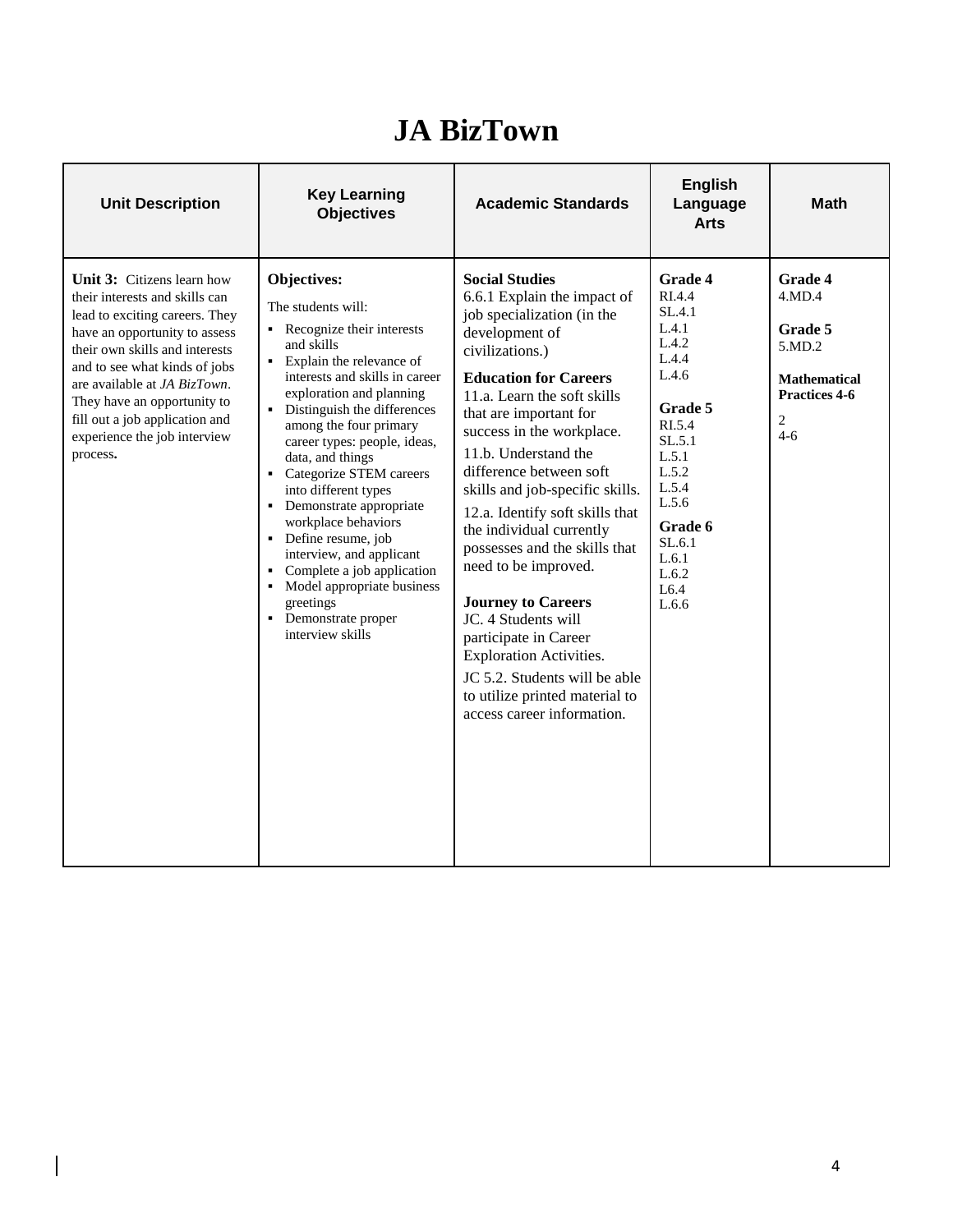#### **JA BizTown**

| <b>Unit Descriptions</b>                                                                                                                                                                                                                                                                                                                                                | <b>Key Learning Objective</b>                                                                                                                                                                                                                                                                                                                                                                                                                                                                                                                                                                                                                                                                     | <b>Academic Standards</b>                                                                                                                                                                                                                                                                                                                                                                                                                                                                                                                   | <b>English</b><br>Language<br><b>Arts</b>                                                                                                                                         | <b>Math</b>                                                                                                                             |
|-------------------------------------------------------------------------------------------------------------------------------------------------------------------------------------------------------------------------------------------------------------------------------------------------------------------------------------------------------------------------|---------------------------------------------------------------------------------------------------------------------------------------------------------------------------------------------------------------------------------------------------------------------------------------------------------------------------------------------------------------------------------------------------------------------------------------------------------------------------------------------------------------------------------------------------------------------------------------------------------------------------------------------------------------------------------------------------|---------------------------------------------------------------------------------------------------------------------------------------------------------------------------------------------------------------------------------------------------------------------------------------------------------------------------------------------------------------------------------------------------------------------------------------------------------------------------------------------------------------------------------------------|-----------------------------------------------------------------------------------------------------------------------------------------------------------------------------------|-----------------------------------------------------------------------------------------------------------------------------------------|
| Unit 4: Citizens prepare for<br>their visit to JA BizTown by<br>working in business teams to<br>learn about key factors in<br>operating a business, such as<br>teamwork, operation costs,<br>pricing, and advertising.                                                                                                                                                  | Objectives:<br>The students will:<br>• Describe costs associated<br>with operating a business<br>Calculate business expenses<br>Use teamwork to create a<br>$\blacksquare$<br>paragraph that describes a<br>business<br>• Define selling price,<br>revenue, and inventory<br>Describe factors that affect<br>selling price<br>• Explain the relationship<br>between revenue, costs, and<br>profit<br>Define advertising<br>$\blacksquare$<br>• Describe characteristics of<br>effective advertising<br>Acknowledge how effective<br>teamwork and cooperation<br>enhance business teams<br>Appreciate how careful<br>completion of details<br>ensures a more successful<br><i>JA BizTown</i> visit | <b>Education for Careers</b><br>9.a. Learn the various<br>aspects of income including<br>net pay, gross pay,<br>completing W-2 forms, state<br>and federal taxes.                                                                                                                                                                                                                                                                                                                                                                           | Grade 4<br>W.4.1,2,4<br>SL.4.1<br>L.4.1, 3, 4, 6<br>L.4.3<br>Grade 5<br>W.5.1,2,4<br>SL.5.1<br>L.5.1, 3, 4, 6<br>Grade 6<br>W.6.1,4<br>SL.6.1<br>L.6.1<br>L.6.3<br>L.6.4<br>L.6.6 | Grade 4<br>$4.$ NBT $.5$<br>Grade 5<br>5.NBT.5<br>Grade 6<br>6.NS.2<br>6.NS.3<br><b>Mathematical</b><br><b>Practices 4-6</b><br>$1 - 7$ |
| Unit 5: Citizens participate in<br>the JA BizTown simulation and<br>then return to class for a<br>debriefing lesson to ensure they<br>have a well-rounded learning<br>experience. The debrief lesson<br>allows citizens to reflect on<br>their JA BizTown experience<br>and further identify the<br>relevance of classroom learning<br>to their future plans and goals. | Objectives:<br>The students will:<br>• Function in their job<br>capacity at JA BizTown<br>• Manage their personal<br>finances and time<br>• Carry out responsibilities of<br>citizenship, such as voting<br>and obeying laws<br>• Evaluate team performance<br>at JA BizTown<br>• Explain the circular flow of<br>economic activity<br>• Describe how citizens use<br>financial institutions<br>• Describe how citizens work<br>within a quality business                                                                                                                                                                                                                                         | <b>Journey to Careers</b><br>JC 7.2 Students will maintain<br>simulated bank accounts.<br>JC 4. Students will participate<br>in Career Exploration<br>activities.<br><b>Foundation Knowledge and</b><br>Skills:<br>Skills practiced at the JA<br>BizTown visit include the<br>Foundation Knowledge and<br>Skills: Employability, ethics,<br>teamwork, career development.<br>Problem solving, critical<br>thinking, Information<br>technology applications, legal<br>responsibilities,<br>communication, safety, health<br>and environment. | Grade 4<br>W.4.1<br>SL.4.1<br>SL.4.4<br>L.4.1<br>L.4.6<br>Grade 5<br>W.5.1<br>SL.5.1<br>SL.5.4<br>L.5.1<br>L.5.6<br>Grade 6<br>W.6.1<br>SL.6.1<br>SL.6.4<br>L.6.1<br>L.6.4        | Grade 5<br>5.NBT.5<br><b>Mathematical</b><br><b>Practices 4-6</b><br>$1 - 7$                                                            |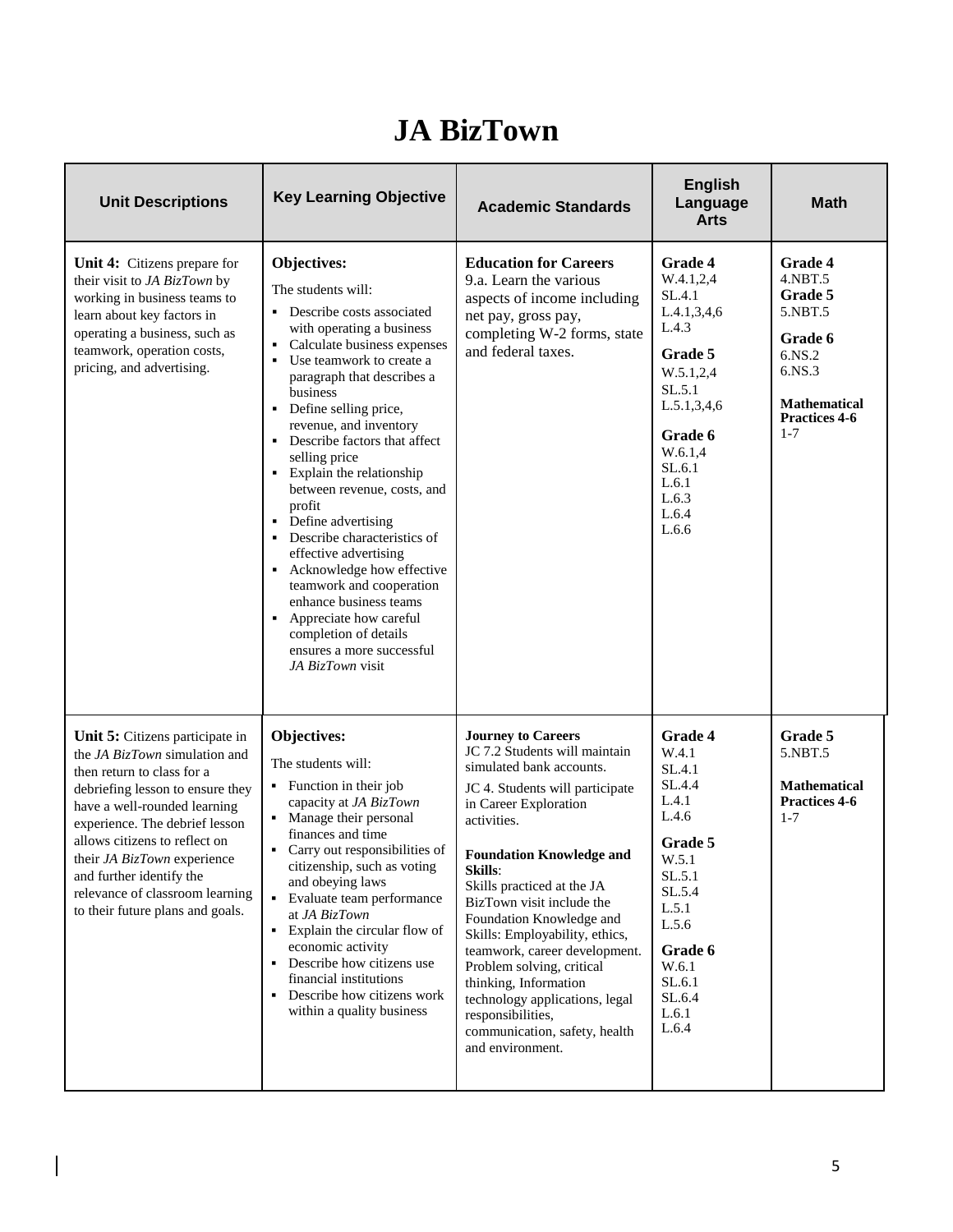## **JA Finance Park**

| <b>Unit Description</b>                                                                                                                                                                                                                                                                                                                                                                                                                                                                                                                                                                                   | <b>Academic Standards</b>                                                                                                                                                                                                                                                                                                                                                                                                                                                                                                                                                                                                                                                             | <b>English</b><br><b>Language Arts</b>                                                                                                                                                                                          | <b>Math</b>                                                                                                                                       |
|-----------------------------------------------------------------------------------------------------------------------------------------------------------------------------------------------------------------------------------------------------------------------------------------------------------------------------------------------------------------------------------------------------------------------------------------------------------------------------------------------------------------------------------------------------------------------------------------------------------|---------------------------------------------------------------------------------------------------------------------------------------------------------------------------------------------------------------------------------------------------------------------------------------------------------------------------------------------------------------------------------------------------------------------------------------------------------------------------------------------------------------------------------------------------------------------------------------------------------------------------------------------------------------------------------------|---------------------------------------------------------------------------------------------------------------------------------------------------------------------------------------------------------------------------------|---------------------------------------------------------------------------------------------------------------------------------------------------|
| Unit 1: Income<br>Students recognize the fundamental role that<br>income plays in their personal finances and<br>the factors that affect income and take-home<br>pay. They discover how their decisions about<br>education and careers impact their potential<br>income and quality of life.<br>Objectives:<br>The students will:<br>• Rate their interests, abilities, and values.<br>• Determine work preferences and match<br>them to career choices<br>• Define taxes and explain their purpose<br>and impact on income<br>• Figure net monthly income                                                | <b>Education for Careers</b><br>6.b Utilize surveys to identify individual<br>assets, interests, aptitudes, talents and<br>occupational abilities to determine careers<br>areas in which the individual may be well<br>suited. ELO<br>8.e. Learn how to maintain bank accounts.<br>9.a. Learn the various aspects of income<br>including net pay, gross pay, completing<br>W-2 forms, state and federal taxes.<br><b>Journey to Careers</b><br>JC 5.1 Students will be able to utilize<br>technology to access career information. ELO<br>JC 7.2 Students will maintain simulated<br>bank accounts.<br>JC 7.3 Students will complete basic state and<br>federal income tax forms. ELO | Grade 6<br>SL.6.1<br>L.6.1<br>L.6.3<br>L.6.4<br>Grade 7<br>SL.7.1<br>L.7.1<br>L.7.3<br>L.7.4<br>Grade 8<br>SL.8.1<br>L.8.1<br>L.8.3<br>L.8.4<br>Grades 9-10<br>SL.9-10.1<br>$L.9-10.1$<br>$L.9-10.4$                            | Grade 6<br>RP.6.3b<br>NS.6.2<br>NS.6.3<br>NS.6.5<br>SP.6.1<br>SP.6.2<br>Grade 7<br>RP.7<br>R2.b<br>NS.7.2<br>NS.7.3<br>EE.7.1<br>EE.7.2           |
| Unit 2: Saving, Investing and Risk<br><b>Management</b><br>Students explore and compare saving and<br>investing options as part of their overall<br>financial planning. They also examine risk<br>and how insurance may help protect savings<br>from both planned and unplanned events.<br>Objectives:<br>The students will:<br>• Identify the benefits of saving a portion<br>of income for future use<br>• Explain short- and long-term saving<br>options<br>Explain some of the advantages and<br>disadvantages of various saving and<br>investing options<br>Assess personal risk and risk management | <b>Education for Careers</b><br>2.a. Identify financial aid options including<br>scholarships, grants, loans and work-study<br>programs available for students to pursue<br>postsecondary education.<br>2.d Identify the steps to apply for financial<br>aid options including scholarships, grants,<br>loans, and work-study programs. ELO                                                                                                                                                                                                                                                                                                                                           | Grade 6<br>RI.6.2<br>SL.6.1<br>L.6.1<br>L.6.3<br>L.6.4<br>Grade 7<br>RI.7.2<br>SL.7.1<br>L.7.1<br>L.7.3<br>L.7.4<br><b>Grade 8</b><br>SL.8.1<br>L.8.1<br>L.8.3<br>L.8.4<br>Grades 9-10<br>SL.9-10.1<br>$L.9-10.1$<br>$L.9-10.4$ | Grade 6<br>RP.6.3b<br>NS.6.2<br>NS.6.3<br>NS.6.5<br>SP.6.1<br>SP.6.2<br>Grade 7<br>RP.7<br>R2.b<br>NS.7.2<br>NS.7.3<br>EE.7.1<br>EE.7.2<br>SP.7.5 |

ELO- Indicates a standard directly addressed in an Extended Learning Opportunity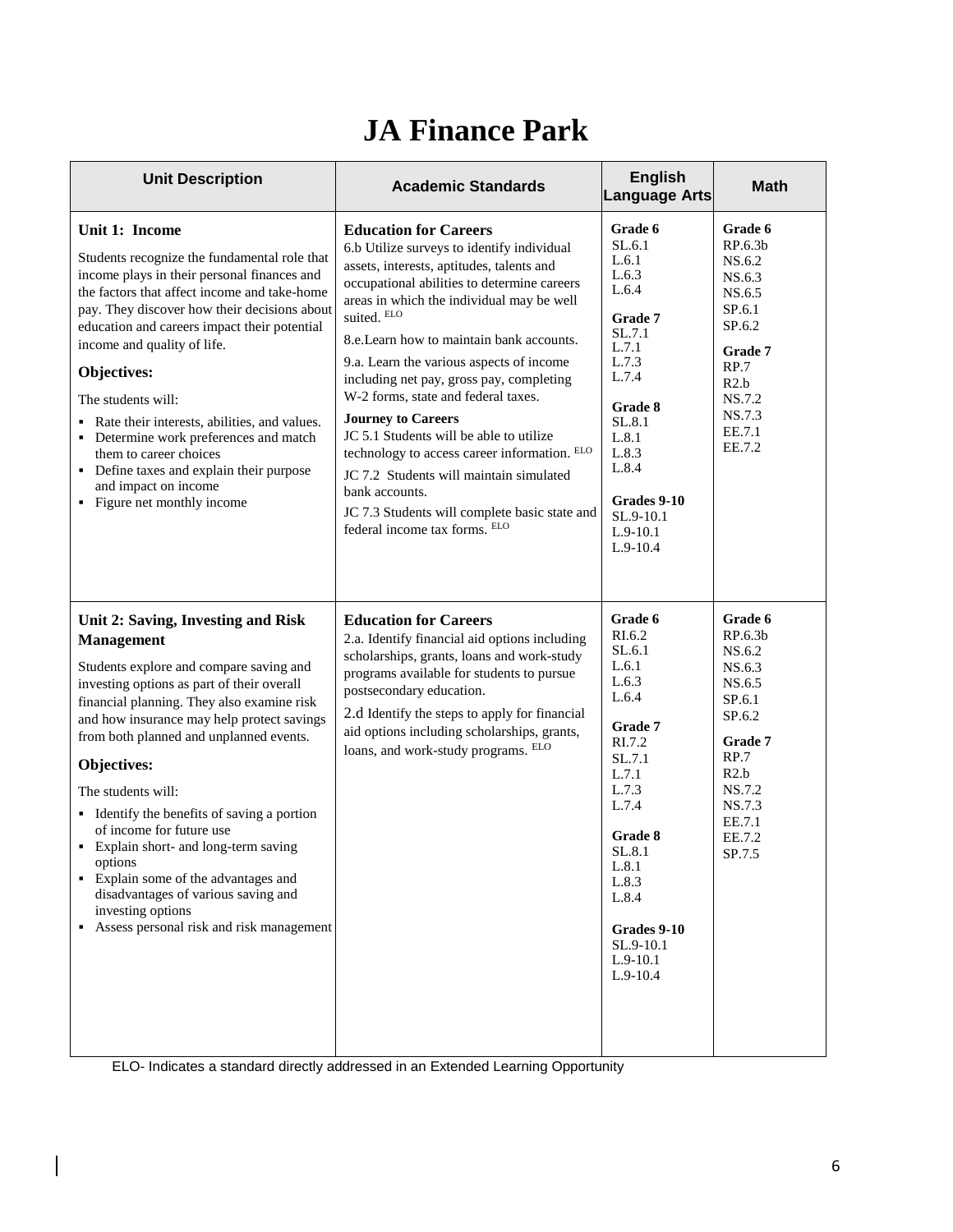## **JA Finance Park**

| <b>Unit Description</b>                                                                                                                                                                                                                                                                                                                                                                                                                                                                                                                                                                                                                                                                                         | <b>Key Learning Objectives</b>                                         | <b>English</b><br><b>Language Arts</b>                                                                                             | <b>Math</b>                                                                                                              |
|-----------------------------------------------------------------------------------------------------------------------------------------------------------------------------------------------------------------------------------------------------------------------------------------------------------------------------------------------------------------------------------------------------------------------------------------------------------------------------------------------------------------------------------------------------------------------------------------------------------------------------------------------------------------------------------------------------------------|------------------------------------------------------------------------|------------------------------------------------------------------------------------------------------------------------------------|--------------------------------------------------------------------------------------------------------------------------|
| <b>Unit 3: Debit and Credit</b><br>Students compare financial institutions and<br>their services. Through discussion and a game<br>activity, they weigh the advantages and<br>disadvantages of debit and credit. Students<br>also examine the role that credit scores and<br>credit reporting have on personal finances.<br>Objectives:<br>The students will:<br>• Define financial institutions and identify the<br>services they provide<br>• Examine debit and credit cards and their use<br>• Explain the benefits and common pitfalls of<br>credit cards<br>• Explain the benefits of debit cards<br>• Define credit score and describe how it<br>influences the ability to get credit and<br>borrow money | <b>Education for Careers</b><br>8.f. Learn how to manage credit cards. | Grade 6<br>SL.6.1<br>SL.6.2<br>Grades 9-10<br>$L.9-10.1$<br>$L.9-10.4$<br>Grades 11-12<br>SL.11-12.1<br>$L.11-12.1$<br>$L.11-12.4$ | Grade 6<br>RP.6.3b<br>NS.6.2<br>NS.6.3<br>NS.6.5<br>Grade 7<br>RP.7.R2.b<br>NS.7.3<br>SP.7.5<br>Grade 8<br>G.8<br>SP.8.2 |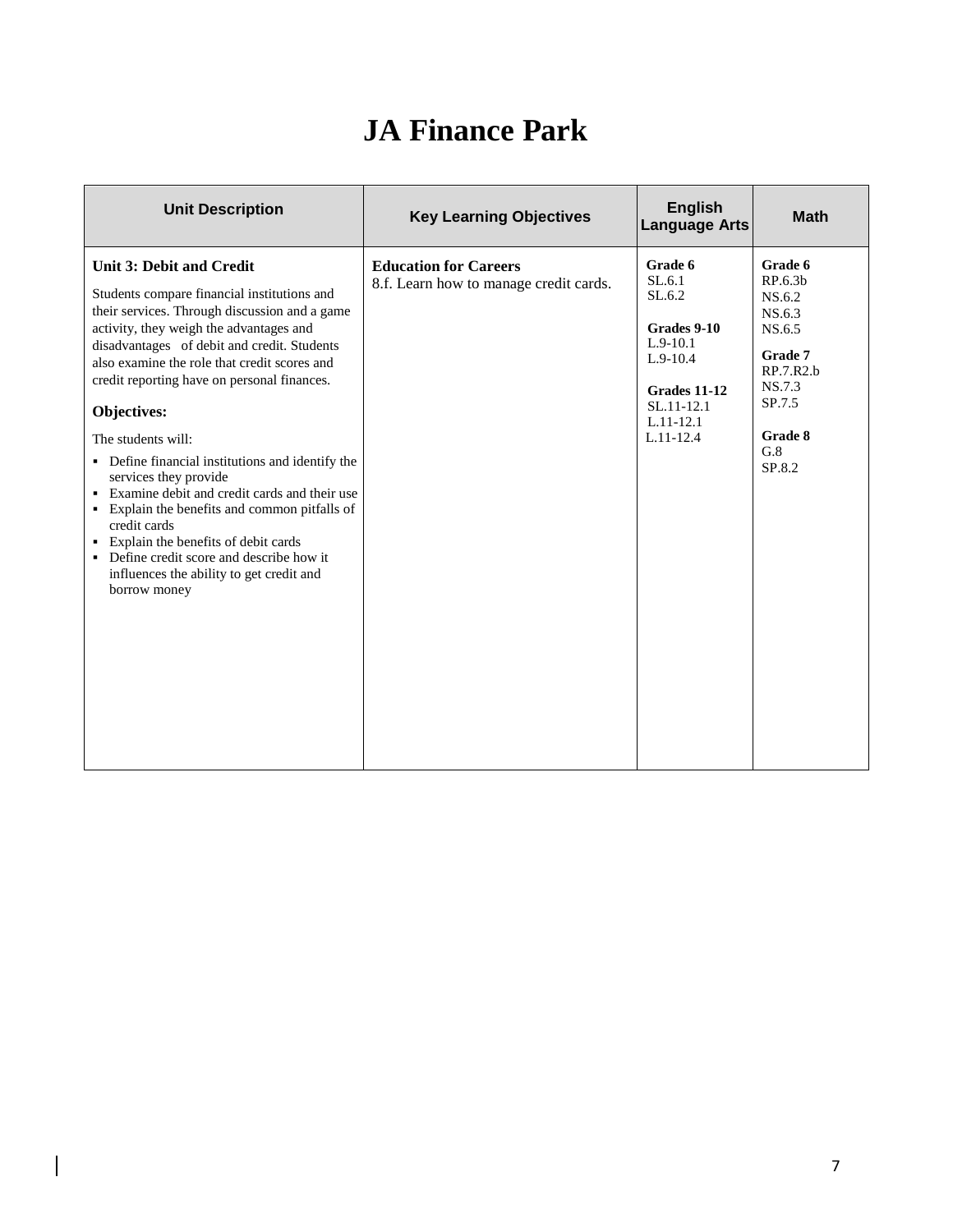## **JA Finance Park**

| <b>Unit Description</b>                                                                                                                                                                                                                                                                                                                                                                                                                                                                                                                        | <b>Key Learning Objectives</b>                                                                                                                                                                                                                                                                                                                                                                                                                                                                                                                                                                 | <b>English</b><br><b>Language Arts</b>                                                                                                                                                                                             | <b>Math</b>                                                                                              |
|------------------------------------------------------------------------------------------------------------------------------------------------------------------------------------------------------------------------------------------------------------------------------------------------------------------------------------------------------------------------------------------------------------------------------------------------------------------------------------------------------------------------------------------------|------------------------------------------------------------------------------------------------------------------------------------------------------------------------------------------------------------------------------------------------------------------------------------------------------------------------------------------------------------------------------------------------------------------------------------------------------------------------------------------------------------------------------------------------------------------------------------------------|------------------------------------------------------------------------------------------------------------------------------------------------------------------------------------------------------------------------------------|----------------------------------------------------------------------------------------------------------|
| Unit 4: Budget+<br>Students recognize the importance of<br>spending wisely to achieve financial success<br>and the value of creating and maintaining a<br>budget.<br>Objectives:<br>The students will:<br>• Categorize spending by needs and wants<br>Compare teen and adult spending patterns<br>• Determine which categories belong in a<br>budget<br>Relate the need to save money to meet<br>goals<br>• Prepare a budget using goals and income                                                                                            | <b>Education for Careers</b><br>8.c Create a personal budget.<br>8.d Learn about paying utilities and other<br>fixed expenses.<br><b>Journey to Careers</b><br>JC 7.1 Students will develop a personal<br>budget based upon their career choice.                                                                                                                                                                                                                                                                                                                                               | Grade 6<br>RI.6.1<br>SL.6.1<br>L.6.1<br>L.6.3<br>L.6.4<br>Grade 7<br>RI.7.1<br>SL.7.1<br>L.7.1<br>L.7.3<br>L.7.4<br>Grade 8<br>RI.8.1<br>SL.8.1<br>L.8.1<br>L.8.3<br>L.8.4<br>Grades 9-10<br>SL.9-10.1<br>$L.9-10.1$<br>$L.9-10.4$ | Grade 6<br>NS.6.2<br>NS.6.3<br>NS.6.5<br>Grade 7<br>NS.7.2<br>NS.7.3<br>EE.7.1<br>EE.7.2                 |
| <b>Unit 5: Simulation and Debriefing</b><br>Students participate in the JA Finance Park<br>simulation. They put into action all they have<br>learned in the classroom by making<br>important spending decisions and<br>maintaining a balanced budget. Following<br>their simulation experience, students<br>participate in a reflective assessment.<br>Objectives:<br>The students will:<br>• Create a family budget using hypothetical<br>life situations<br>• Make saving and investment decisions<br>Reflect on their simulation experience | <b>Education for Careers</b><br>8.a Identify & use resources that will provide<br>information regarding post-secondary<br>personal finance<br>8.b Understand renting property.<br>8.c Create a personal budget.<br>8.d Learn about paying utilities and other<br>fixed expenses.<br>8.e Learn how to maintain<br>bank accounts.<br>8.f Learn how to manage credit cards.<br>8.g Identify transportation options<br><b>Journey to Careers</b><br>JC 7.1 Students will develop a personal<br>budget based upon their career choice.<br>JC 7.2 Students will maintain simulated bank<br>accounts. | Grade 6<br>RI.6.1<br>W.6.1<br>W.6.4<br>W.6.9<br>Grade 7<br>RI.7.1<br>W.7.1<br>W.7.4<br>W.7.9<br>Grade 8<br>RI.8.1<br>W.8.1<br>W.8.4<br>W.8.9<br>Grades 9-10<br>RI.9-10.1<br>W.9-10.4<br>W.9-10.9                                   | Grade 6<br>RP.6.3 <sub>b</sub><br>NS.6.2<br>NS.6.3<br>NS.6.5<br>Grade 7<br>RP.7.R2.b<br>NS.7.2<br>NS.7.3 |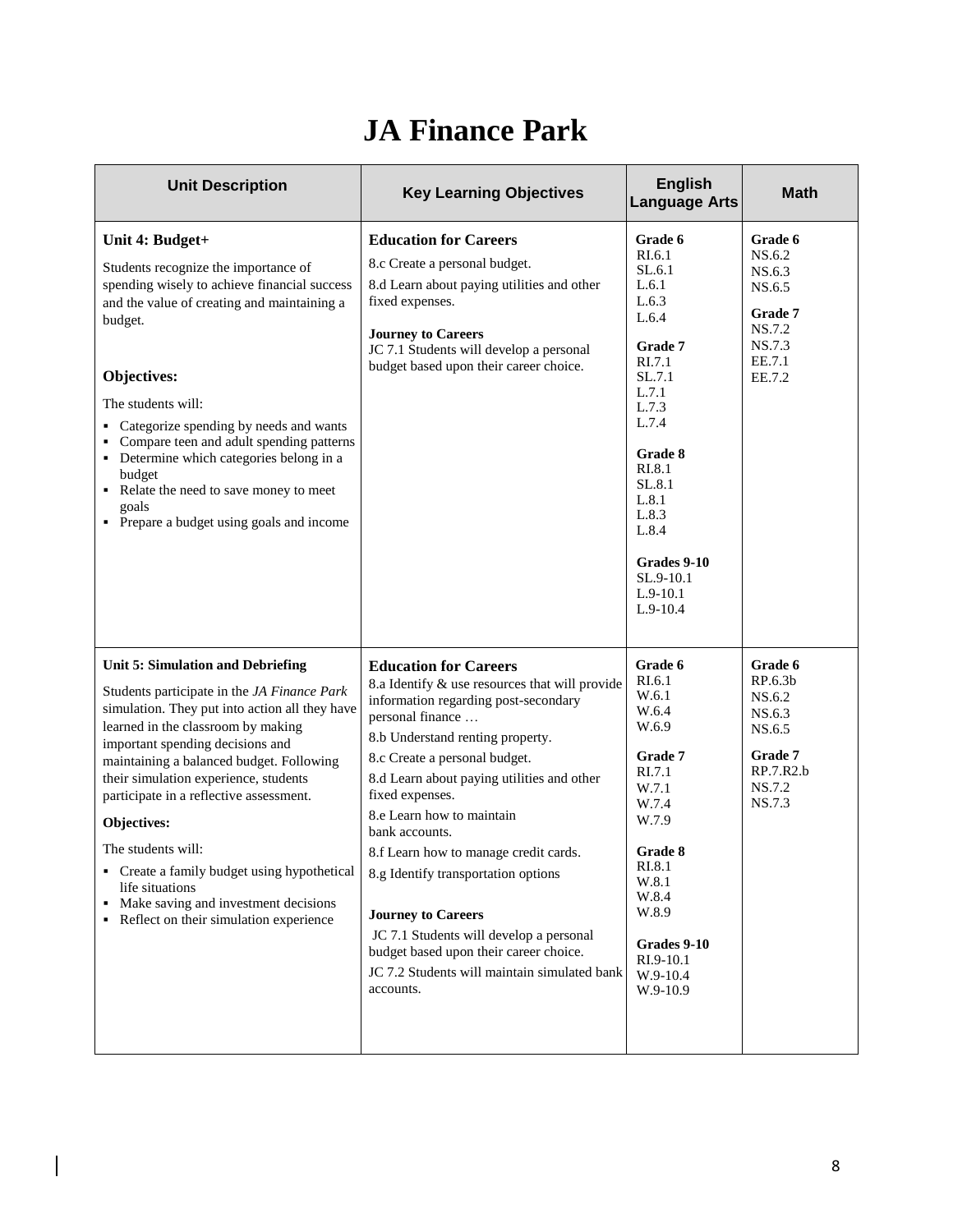# **JA Finance Park Extension Activities**

|                                                                                                                                                                                | <b>Unit 1:</b><br><b>Income</b>                                                                                                                                                                                                                                                                                                                                                                                                         |                                                                                                                                                                                     |                                   |
|--------------------------------------------------------------------------------------------------------------------------------------------------------------------------------|-----------------------------------------------------------------------------------------------------------------------------------------------------------------------------------------------------------------------------------------------------------------------------------------------------------------------------------------------------------------------------------------------------------------------------------------|-------------------------------------------------------------------------------------------------------------------------------------------------------------------------------------|-----------------------------------|
| <b>Extension Activity Description</b>                                                                                                                                          | <b>Academic</b><br><b>Standards</b>                                                                                                                                                                                                                                                                                                                                                                                                     | <b>Common Core</b><br><b>ELA</b>                                                                                                                                                    | <b>Common Core</b><br><b>Math</b> |
| 1. Kuder Navigator Career<br><b>Assessment</b><br>Students take an online career<br>assessment to learn about their interests,<br>skills, and work values.                     | <b>Journey to Careers</b><br>JC 2.1. Students will be able to make<br>connections between personal<br>strengths/interests, skills, values, and careers.<br><b>Education for Careers</b><br>EC.6.b Utilize surveys to identify individual<br>assets, interests, aptitudes, talents and<br>occupational abilities to determine careers<br>areas in which the individual may be well<br>suited.                                            | L.6.4<br>L.7.4<br>L.8.4                                                                                                                                                             |                                   |
| 2. Career Choice Research<br>Students access career information<br>online and use the Occupational<br>Outlook Handbook to record their<br>findings on a Career Critique Chart. | <b>Social Studies</b><br>8.10.5 Use a variety of resources to research<br>and present findings about education and<br>training for jobs and careers.<br><b>Journey to Careers</b><br>JC 5.1. Students will be able to utilize<br>technology to access career information.<br><b>Education for Careers</b><br>EC 6. Research career areas identified in<br>surveys using web-based resources and the<br>Louisiana Career Planning Guide. | RI.6.1<br>SL.6.1<br>L.6.4<br>RI.7.1<br>SL.7.1<br>L.7.4<br>RI.8.1<br>SL.8.1<br>L.8.4<br>RI.9-10.1<br>SL. 9-10.1<br>RI.11-12.1<br>SL. 11-12.1                                         |                                   |
| 3. Being an Entrepreneur<br>Students examine entrepreneurial skills<br>and present new business ideas to the<br>class.                                                         | <b>Journey to Careers</b><br>JC 2.2. Students will be able to define,<br>identify, and demonstrate the Foundation<br>Knowledge and Skills.                                                                                                                                                                                                                                                                                              | SL.6.1<br>SL.6.4<br>SL.6.5<br>SL.7.1<br>SL.7.4<br>SL.7.5<br>$\ensuremath{\mathrm{SL}}.8.1$<br>SL.8.4<br>SL.8.5<br>SL.9-10.1<br>SL. 9-10.4<br>SL. 9-10.5<br>SL.11-12.1<br>SL.11-12.5 |                                   |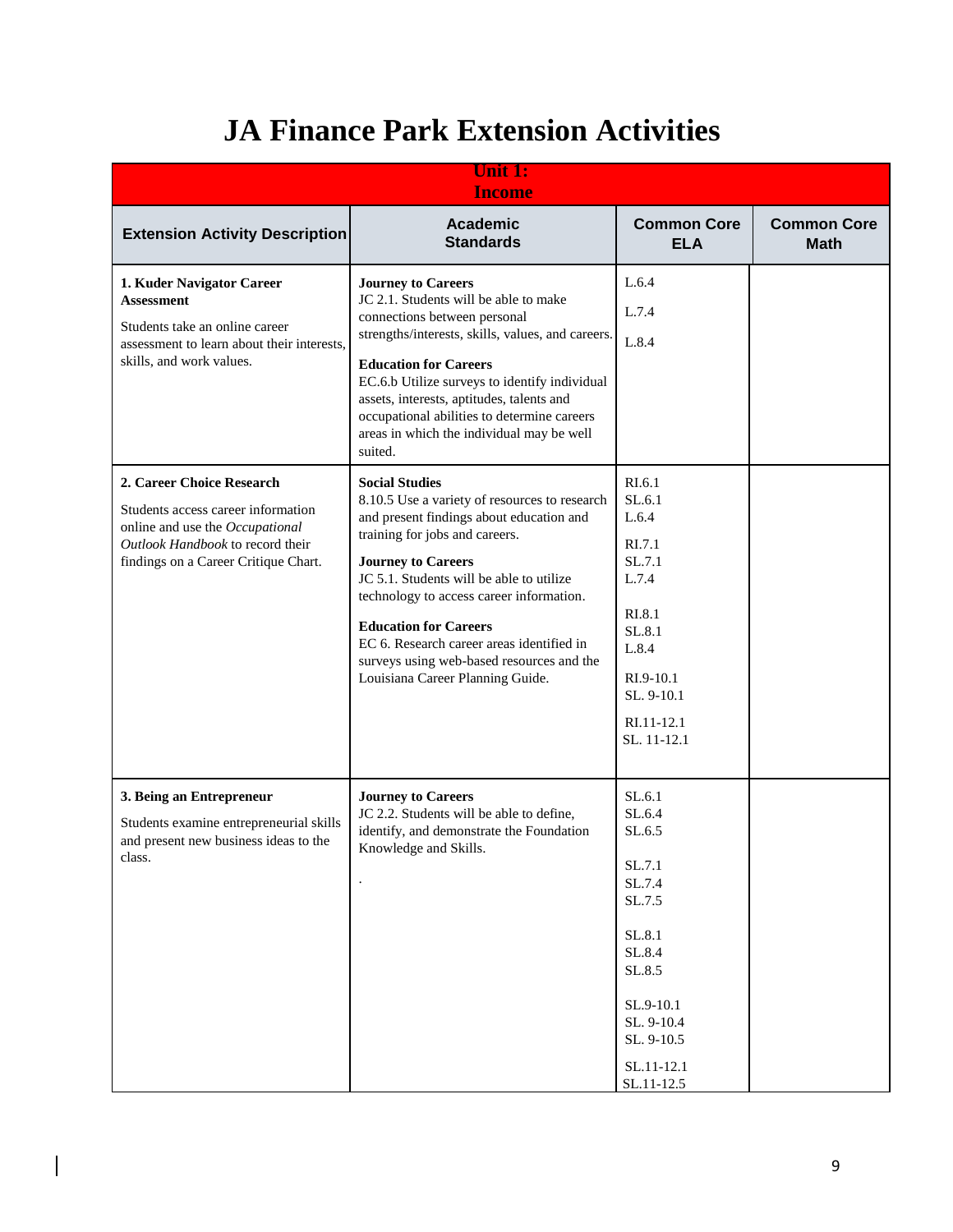| <b>4. Starting a Lawn Care Business</b><br>Students identify a business and<br>figure fixed and variable costs.                                            | NA                                                                                                                                                                                                                                            | SL.6.1<br>L.6.4<br>SL.7.1                                                            | 6.SP.1<br>HSS.IC.B.6 |
|------------------------------------------------------------------------------------------------------------------------------------------------------------|-----------------------------------------------------------------------------------------------------------------------------------------------------------------------------------------------------------------------------------------------|--------------------------------------------------------------------------------------|----------------------|
|                                                                                                                                                            |                                                                                                                                                                                                                                               | L.7.4<br>SL.8.1<br>L.8.4<br>SL.9-10.1                                                |                      |
|                                                                                                                                                            |                                                                                                                                                                                                                                               | L. 9-10.4                                                                            |                      |
| 5. STEM Careers<br>Students explore STEM occupations<br>and use creativity and problem<br>solving to make a pencil holder from<br>a single sheet of paper. | <b>Social Studies</b><br>SS.8.10.5 Use a variety of resources to<br>research and present findings about<br>education and training for jobs and careers.                                                                                       | SL.6.1<br>SL.7.1<br>SL.8.1<br>SL.9-10.1<br>SL.11-12.1                                | NA                   |
| <b>6. Social Security and Medicare</b><br>Students read a brief history of Social<br>Security and Medicare and review tax<br>tables for income examples.   | <b>NA</b>                                                                                                                                                                                                                                     | RI.6.1<br>RI.7.1<br>RI.8.1<br>RI.9-10.1                                              | 6.NS.3<br>7.RP.3     |
| 7. Sales Receipt Analysis<br>Students examine the cost of sales tax<br>for items in their shopping cart.                                                   | <b>NA</b>                                                                                                                                                                                                                                     | RI.6.1<br>R <sub>L</sub> 7.1<br>RI.8.1                                               | 7.RP.3               |
| 8. How to Complete a 1040-EZ<br><b>Income Tax Form</b><br>Students complete an IRS Form 1040-<br>EZ and examine the equity of a<br>progressive tax.        | <b>Journey to Careers</b><br>JC 7.3 Students will complete basic state<br>and federal income tax forms.<br><b>Education for Careers</b><br>EC.9. b. Understand how to use and<br>complete state and federal forms related to<br>filing taxes. | RI.6.1<br>SL.6.1<br>RI.7.1<br>SL.7.1<br>RI.8.1<br>SL.8.1<br>SL. 9-10.1<br>SL.11-12.1 | NA                   |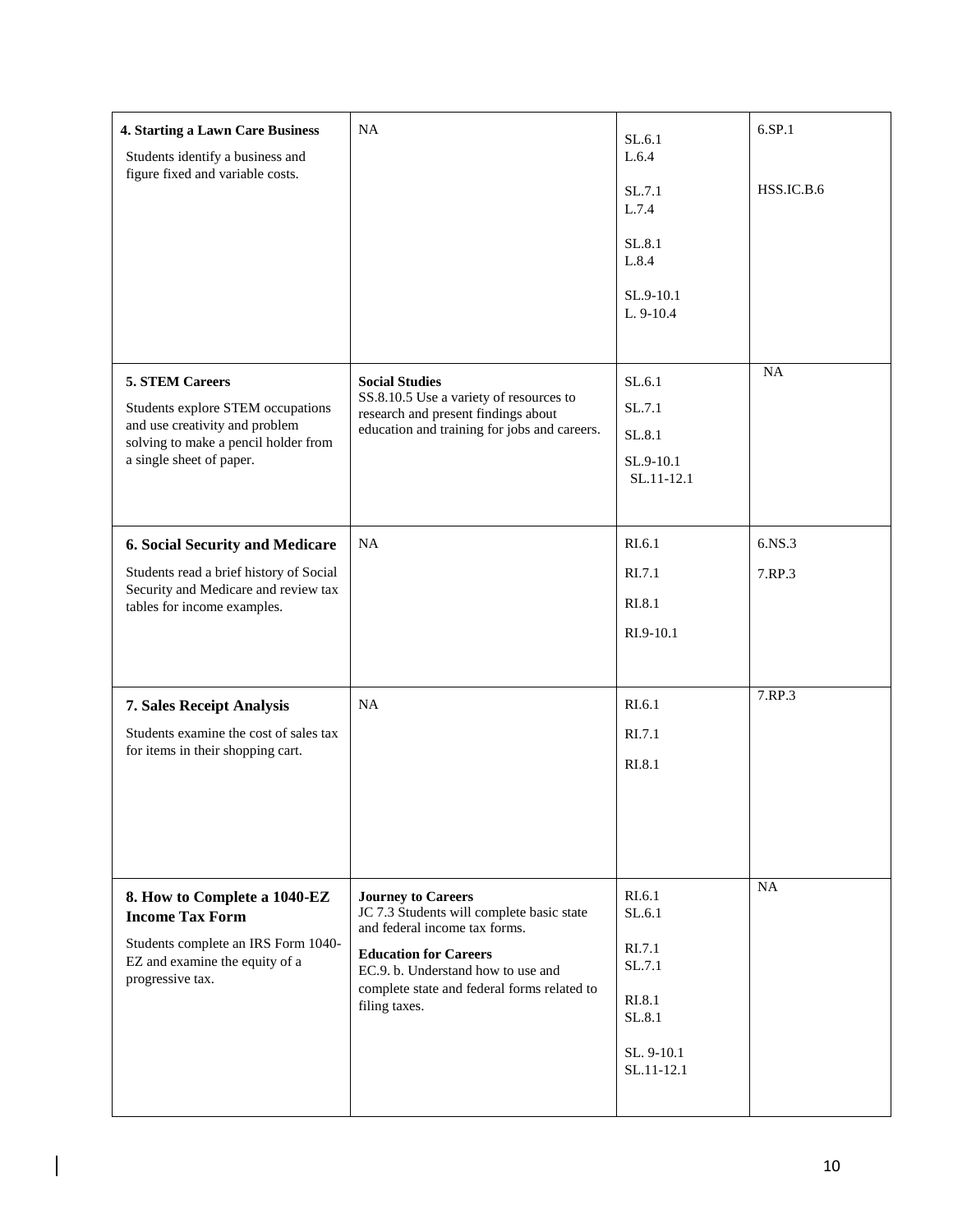|                                                                                                                                                                                                                   | Unit 2: Saving, Investing and Risk Management                                                                                                                                                        |                                                                                                                 |                                                                                                           |  |  |
|-------------------------------------------------------------------------------------------------------------------------------------------------------------------------------------------------------------------|------------------------------------------------------------------------------------------------------------------------------------------------------------------------------------------------------|-----------------------------------------------------------------------------------------------------------------|-----------------------------------------------------------------------------------------------------------|--|--|
| <b>Extension Activity</b><br><b>Description</b>                                                                                                                                                                   | <b>Academic</b><br><b>Standards</b>                                                                                                                                                                  | <b>Common Core</b><br><b>ELA</b>                                                                                | <b>Common Core</b><br><b>Math</b>                                                                         |  |  |
| 1. Understanding College Costs<br>and the FAFSA<br>The FAFSA form is used to evaluate a<br>students' (and parents') financial<br>ability to pay for college.                                                      | <b>Education for Careers</b><br>2.a .Identify financial aid options including<br>scholarships, grants, loans and work-study<br>programs available for students to pursue<br>postsecondary education. | RI.6.1<br>W.6.7<br>RI.7.1<br>W.7.7<br>RI.8.1<br>W.8.7<br>RI.9-10.1                                              | NA<br><b>NA</b>                                                                                           |  |  |
| 2. Understanding Stock Quotes<br>Students use the information found in<br>a sample stock quote table to analyze a<br>stock portfolio.                                                                             | NA                                                                                                                                                                                                   | RI.6.1<br>L.6.4<br>RI.7.1<br>L.7.4<br>RI.8.1<br>L.8.4<br>RI.9-10.1                                              |                                                                                                           |  |  |
| 3. Roth IRAs: Teens and<br><b>Retirement Savings</b><br>With earned income, students can<br>invest and watch their savings grow<br>for retirement.                                                                | <b>Education for Careers</b><br>EC.9 d. Understand different options for<br>preparing for retirement.                                                                                                | SL.6.1<br>L.6.4<br>SL.7.1<br>L.7.4<br>SL.8.1<br>L.8.4<br>$SL.9-10.1$<br>$L. 9-10.4$<br>SL.11-12.1<br>L. 11-12.4 | Grade 6<br>CC.2.1.6.D.1<br>CC.2.1.6.E.2<br>Grade 7<br>CC.2.1.7.D.1<br><b>High School</b><br>CC.2.1.HS.F.3 |  |  |
| 4. Compound Interest and the<br>Rule of 72<br>Students use an online compound<br>interest calculator to determine the<br>growth of investments with varying<br>interest rates and time horizons.                  | <b>NA</b>                                                                                                                                                                                            | RI.6.1<br>RI.7.1<br>RI.8.1                                                                                      | Grade 6<br>CC.2.1.6.D.1                                                                                   |  |  |
| 5. Junior Achievement \$ave,<br><b>USA Risk and Insurance</b><br><b>Online Lesson</b><br>This interactive lesson helps students<br>define risk, common insurance terms,<br>and the different types of insurances. | NA                                                                                                                                                                                                   | RI.6.1<br>L.6.4<br>RI.7.1<br>L.7.4<br>RI.8.1<br>L.8.4                                                           |                                                                                                           |  |  |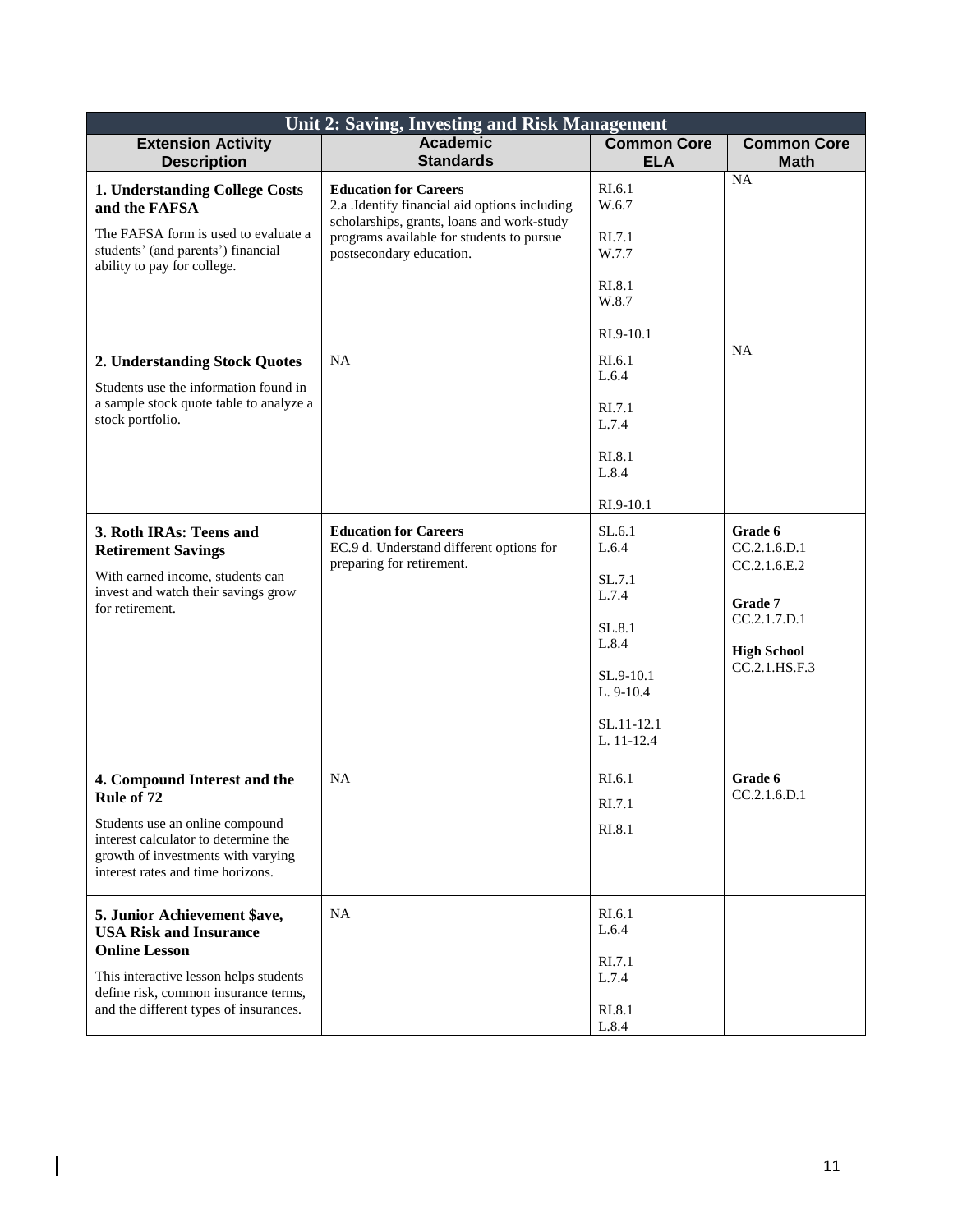| <b>Unit 3: Debit and Credit</b>                                                                                                                                                                     |                                                                                 |                                                                                                                                                                            |                                   |
|-----------------------------------------------------------------------------------------------------------------------------------------------------------------------------------------------------|---------------------------------------------------------------------------------|----------------------------------------------------------------------------------------------------------------------------------------------------------------------------|-----------------------------------|
| <b>Extension Activity</b><br><b>Description</b>                                                                                                                                                     | <b>Academic</b><br><b>Standards</b>                                             | <b>Common Core</b><br><b>ELA</b>                                                                                                                                           | <b>Common</b><br><b>Core Math</b> |
| 1. Checks and Checking<br><b>Accounts</b><br>Students practice check writing<br>and keep a check register to<br>track their checks, deposits,<br>withdrawals, and automatic<br>electronic payments. | <b>Education for Careers</b><br>EC.8 e .Learn how to maintain bank<br>accounts. | RI.6.1<br>L.6.4<br>RI.7.1<br>L.7.4<br>RI.8.1<br>L.8.4                                                                                                                      | NA                                |
| 2. Installment Debt<br>Students become aware that an<br>installment debt can be<br>considerably greater than the<br>original purchase price of an<br>item.                                          | NA                                                                              | RI.6.1<br>RI.7.1<br>RI.8.1                                                                                                                                                 | Grade 6<br>CC.2.1.6.D.1           |
| 3. Rent or Home<br>Ownership<br>Students compare the benefits<br>and responsibilities that come<br>with renting or owning a home.                                                                   | <b>Education for Careers</b><br>EC 8 b. Understand renting property.            | RI.6.1<br>SL.6.1<br>L.6.4<br>RI.7.1<br>SL.7.1<br>L.7.4<br>RI.8.1<br>SL.8.1<br>L.8.4<br>$RI.9-10.1$<br>SL. 9-10.1<br>$L.9-10.4$<br>RI.11-12.1<br>SL. 11-12.1<br>$L.11-12.4$ | Grade 6<br>CC.2.1.6.D.1           |
| 4. Leasing vs. Buying a Car<br>Students assess the pluses and<br>minuses of leasing or buying a<br>car.                                                                                             | <b>Education for Careers</b><br>EC.8. g. Identify transportation options.       | RI.6.1<br>L.6.4<br>RI.7.1<br>L.7.4<br>RI.8.1<br>L.8.4                                                                                                                      | <b>NA</b>                         |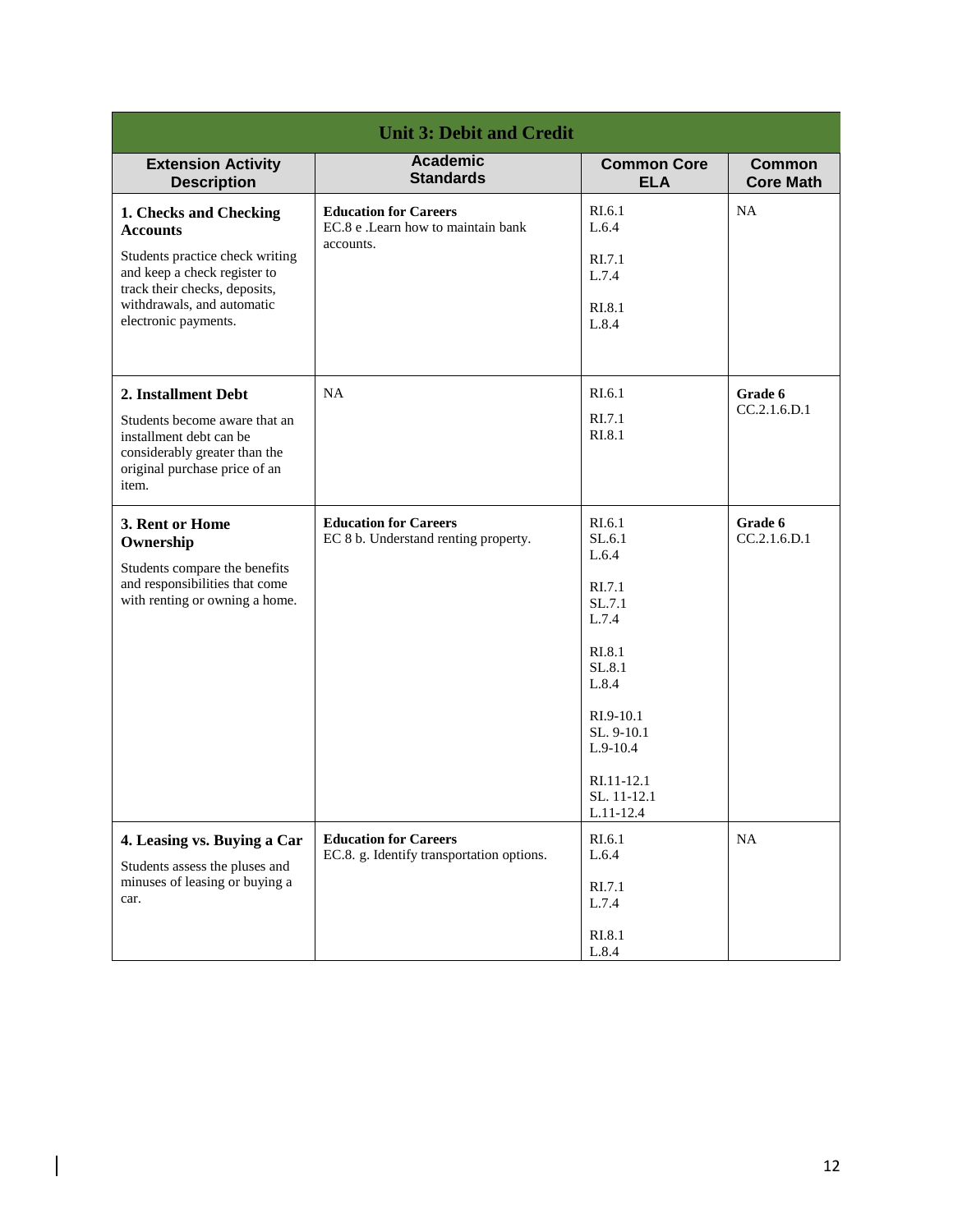| 5. Identity Theft<br>Students learn about steps they<br>can take to help protect their<br>payment cards and personal<br>identity from theft. | <b>NA</b> | RI.6.1<br>SL.6.1<br>RI.7.1<br>SL.7.1<br>RI.8.1<br>SL.8.1<br>$RI.9-10.1$<br>$SL.9-10.1$<br>SL.11-12.1 | <b>NA</b> |
|----------------------------------------------------------------------------------------------------------------------------------------------|-----------|------------------------------------------------------------------------------------------------------|-----------|
|                                                                                                                                              |           |                                                                                                      |           |
|                                                                                                                                              |           |                                                                                                      |           |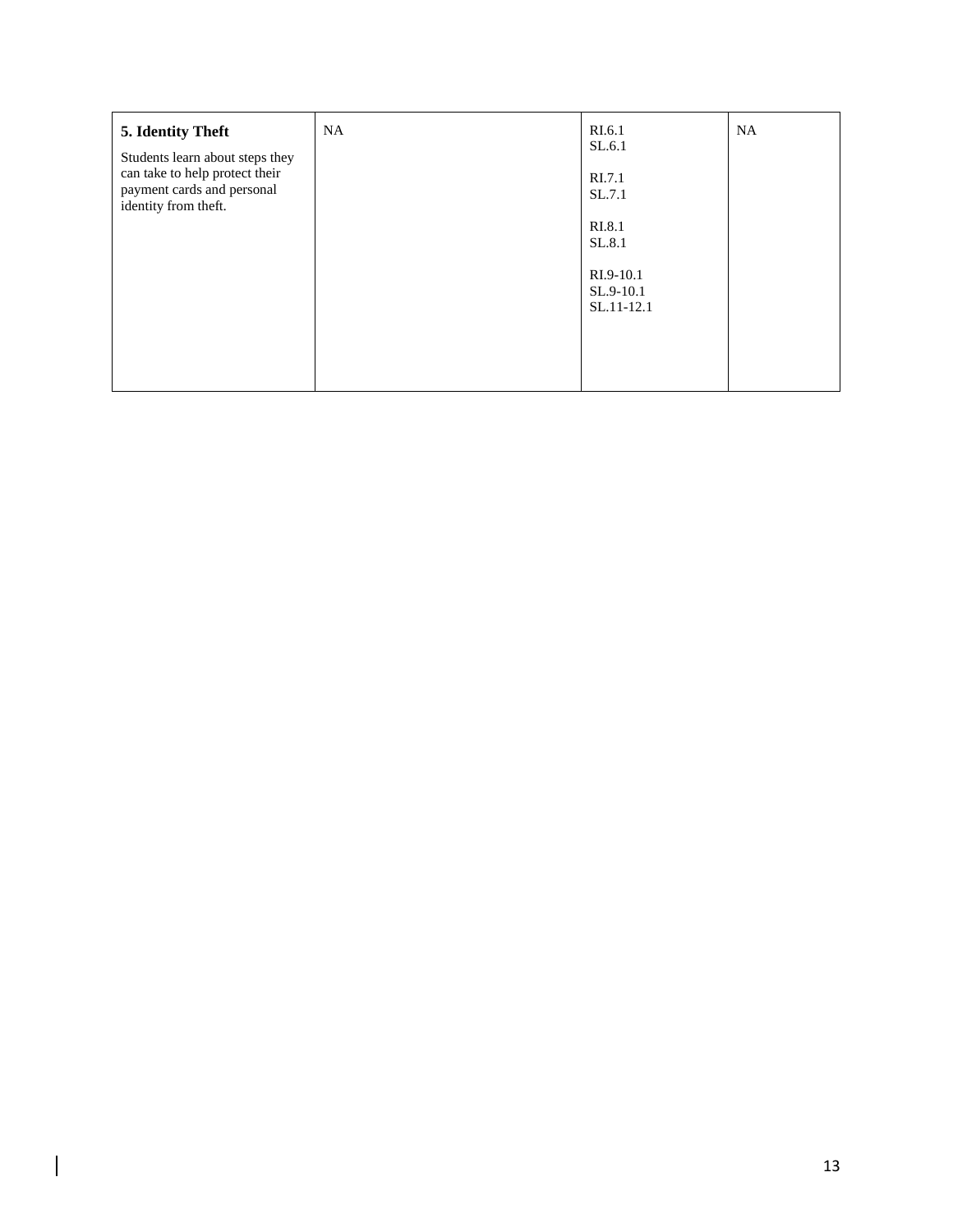| Unit 4: Budget +                                                                                                                                                                                                                                          |                                                                                                                                                                                                             |                                                                                                                |                                                                         |  |
|-----------------------------------------------------------------------------------------------------------------------------------------------------------------------------------------------------------------------------------------------------------|-------------------------------------------------------------------------------------------------------------------------------------------------------------------------------------------------------------|----------------------------------------------------------------------------------------------------------------|-------------------------------------------------------------------------|--|
| <b>Extension Activity</b><br><b>Description</b>                                                                                                                                                                                                           | <b>Academic</b><br><b>Standards</b>                                                                                                                                                                         | <b>Ennglish</b><br><b>Language Arts</b>                                                                        | <b>Math</b>                                                             |  |
| 1. Sample Budgets<br>Students practice preparing budgets<br>and making budgeting decisions.<br>They work in teams, pairs, or<br>individually.                                                                                                             | <b>Education for Careers</b><br>EC.8 c. Create a personal budget.                                                                                                                                           | RI.6.1<br>SL.6.1<br>RI.7.1<br>SL.7.1<br>RI.8.1<br>SL.8.1<br>SL.9-10.1<br>SL.11-12.1                            | 7.RP.3<br><b>Mathematical</b><br><b>Practices</b><br>$1 - 7$            |  |
| 2. Personal Budget<br>Through discussion and research,<br>students recognize the need for<br>responsible spending and the benefit<br>of budgeting.                                                                                                        | <b>Education for Careers</b><br>EC.8 c. Create a personal budget.<br>EC 8.d .Learn about paying utilities and<br>other fixed expenses.                                                                      | RI.6.1<br>W.6.7<br>SL.6.1<br>RI.7.1<br>W.7.7<br>SL.7.1<br>RI.8.1<br>W.8.7<br>SL.8.1                            | 7.RP.3<br><b>Mathematical</b><br><b>Practices</b><br>$1 - 7$            |  |
| 3. Paying for Postsecondary<br><b>Education</b><br>Students see that education after high<br>school is an investment in their<br>future. They explore options to pay<br>for higher education.                                                             | <b>Education for Careers</b><br>EC.2. a. Identify financial aid options<br>including scholarships, grants, loans and<br>work-study programs available for<br>students to pursue postsecondary<br>education. | RI.6.1<br>SL.6.1<br>L.6.4<br>RI.7.1<br>SL.7.1<br>L.7.4<br>RI.8.1<br>SL.8.1<br>L.8.4                            | NA                                                                      |  |
| 4. Completing a Budget<br>Students continue to prepare for their<br>JA Finance Park simulation by<br>conducting pricing research and<br>practicing the skills of budgeting.<br>They evaluate hypothetical life<br>situations and prioritize budget items. | <b>Journey to Careers</b><br>JC 7.1 Students will develop a personal<br>budget based upon their career choice.                                                                                              | RI.6.1<br>SL.6.1<br>L.6.4<br>RI.7.1<br>SL.7.1<br>L.7.4<br>RI.8.1<br>SL.8.1<br>L.8.4<br>SL.9-10.1<br>SL.11-12.1 | Grade 7<br>7.RP.3<br><b>Mathematical</b><br><b>Practices</b><br>$1 - 7$ |  |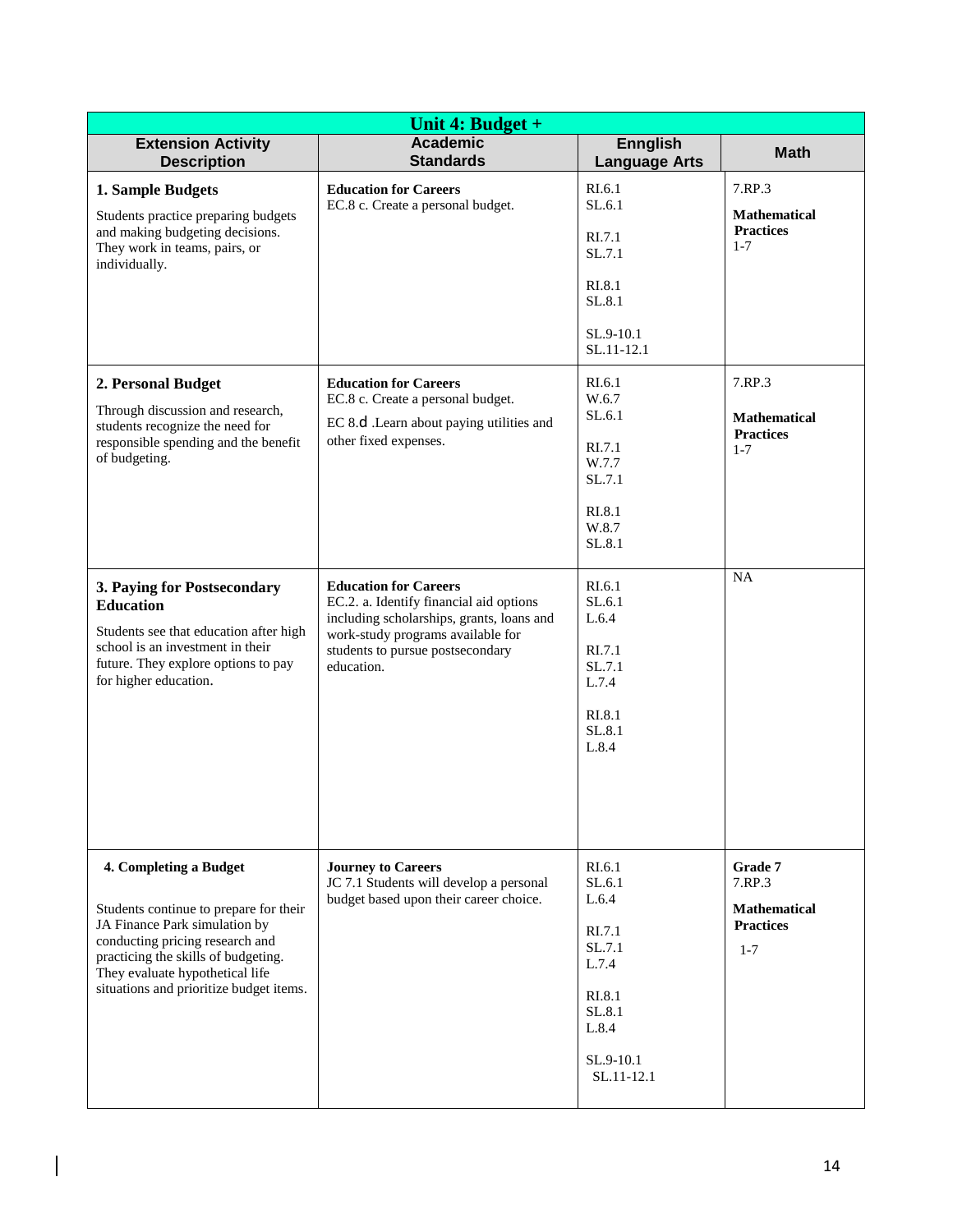## **JA Finance Park PBL**

| <b>Unit Description</b>                                                                                                                                                                                                                                                                                                                                            | <b>Key Learning Objectives</b>                                                                                                                                                                                                                                                                                                                                                                                                                                                                                            | Louisiana Academic<br><b>Standards</b>                                                                                                                                                                                                                                                                                                                                                                                                                                                                                                                                                                                                                                                              | <b>Common</b><br><b>Core ELA</b>                                                                                                                         | Common<br><b>Core Math</b>                                    |
|--------------------------------------------------------------------------------------------------------------------------------------------------------------------------------------------------------------------------------------------------------------------------------------------------------------------------------------------------------------------|---------------------------------------------------------------------------------------------------------------------------------------------------------------------------------------------------------------------------------------------------------------------------------------------------------------------------------------------------------------------------------------------------------------------------------------------------------------------------------------------------------------------------|-----------------------------------------------------------------------------------------------------------------------------------------------------------------------------------------------------------------------------------------------------------------------------------------------------------------------------------------------------------------------------------------------------------------------------------------------------------------------------------------------------------------------------------------------------------------------------------------------------------------------------------------------------------------------------------------------------|----------------------------------------------------------------------------------------------------------------------------------------------------------|---------------------------------------------------------------|
| Unit 1: Income<br>Students recognize the<br>fundamental role of income in<br>their personal finances and the<br>factors that affect income and<br>take-home pay. Through<br>Project-Based Learning (PBL),<br>students understand how the<br>decisions they make about<br>education and careers have an<br>impact on their potential<br>income and quality of life. | Objectives:<br>The students will:<br>Tell the difference between<br>abilities, interests, work<br>preferences, and values<br>Identify career interests and<br>goals as a way to earn future<br>income<br>Define taxes and explain<br>their purpose and impact on<br>income<br>Interpret sources of income<br>٠<br>(salaries and wages, interest,<br>profit for business owners,<br>$etc.$ )<br>Calculate NMI (net monthly<br>٠<br>income) income tax<br>(including state income tax),<br>Social Security, and<br>Medicare | <b>Education for Careers</b><br>6.b Utilize surveys to identify<br>individual assets, interests,<br>aptitudes, talents and<br>occupational abilities to<br>determine careers areas in<br>which the individual may be<br>well suited. ELO<br>8.e. Learn how to maintain bank<br>accounts.<br>9.a. Learn the various aspects<br>of income including net pay,<br>gross pay, completing W-2<br>forms, state and federal taxes.<br><b>Journey to Careers</b><br>JC 5.1 Students will be able to<br>utilize technology to access<br>career information. ELO<br>JC 7.2 Students will maintain<br>simulated bank accounts.<br>JC 7.3 Students will complete<br>basic state and federal income<br>tax forms. | Grades 9-10<br>RI .9-10.4<br>W. 9-10. 1.4<br>SL. 9-10.1<br>$L.9-10.1,4$<br><b>Grades 11-12</b><br>RI 11/12.4<br>W.11/12.1,4<br>SL.11/12.1<br>L.11/12.1,4 | <b>Mathematical</b><br><b>Practices</b><br>$1 - 2$<br>$4 - 7$ |
| Unit 2: Saving, Investing<br>and Risk Management<br>Students explore savings and<br>compare investments as part of<br>their overall financial planning.<br>They also examine risk and<br>how insurance may help<br>protect savings from both<br>planned and unplanned events.                                                                                      | Objectives:<br>The students will:<br>Identify the benefits of<br>$\blacksquare$<br>saving a portion of income<br>for future use<br>Explain short- and long-<br>term saving options<br>Explain some of the<br>advantages and<br>disadvantages of savings<br>options and investment<br>vehicles<br>Assess personal risk and<br>risk management                                                                                                                                                                              | <b>Education for Careers</b><br>2.a. Identify financial aid<br>options including scholarships,<br>grants, loans and work-study<br>programs available for students<br>to pursue postsecondary<br>education.<br>2.d Identify the steps to apply<br>for financial aid options<br>including scholarships, grants,<br>loans, and work-study<br>programs.                                                                                                                                                                                                                                                                                                                                                 | Grades 9-10<br>RI .9-10.1<br>W. 9-10. 1,4,9<br>SL. 9-10.1<br>$L.9-10.1,4$<br>Grades 11-12<br>RI .11-12.1<br>W.11-12.1,4,9<br>SL11-12.1<br>$L.11-12.1,4$  | <b>Mathematical</b><br><b>Practices</b><br>$1 - 7$            |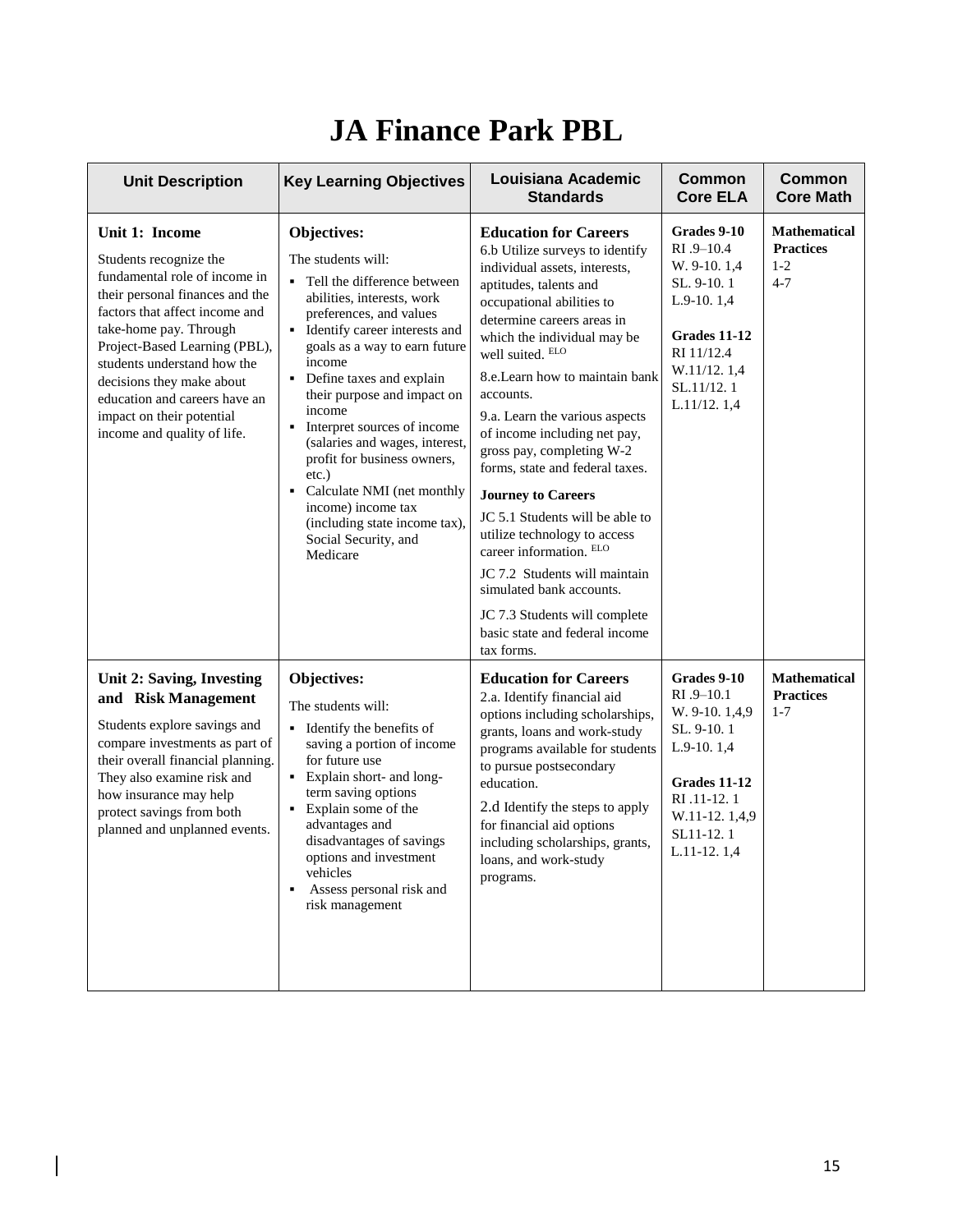| <b>Unit Description</b>                                                                                                                                                                                                                                                                                                                                                                                                                                                                                                                      | <b>Key Learning Objectives</b>                                                                                                                                                                                                                                                                                                                                                                | Louisiana Academic<br><b>Standards</b>                                                                                                                                                                                                              | <b>Common</b><br><b>Core ELA</b>                                                                                            | <b>Common</b><br><b>Core Math</b>                           |
|----------------------------------------------------------------------------------------------------------------------------------------------------------------------------------------------------------------------------------------------------------------------------------------------------------------------------------------------------------------------------------------------------------------------------------------------------------------------------------------------------------------------------------------------|-----------------------------------------------------------------------------------------------------------------------------------------------------------------------------------------------------------------------------------------------------------------------------------------------------------------------------------------------------------------------------------------------|-----------------------------------------------------------------------------------------------------------------------------------------------------------------------------------------------------------------------------------------------------|-----------------------------------------------------------------------------------------------------------------------------|-------------------------------------------------------------|
| <b>Unit 3: Debit and Credit</b><br>Students compare financial<br>institutions and their services;<br>examine the value of credit<br>scores; and interpret the effect<br>of creditworthiness.                                                                                                                                                                                                                                                                                                                                                 | Objectives:<br>The students will:<br>• Describe the types of<br>financial institutions and the<br>services they provide<br>• Explain debit and credit<br>cards and their uses<br>Identify the advantages and<br>$\blacksquare$<br>disadvantages related to<br>credit and debit cards<br>Give examples of the best<br>ways to build credit<br>• Demonstrate why credit<br>scores are important | <b>Education for Careers</b><br>8.f. Learn how to manage<br>credit cards.                                                                                                                                                                           | Grades 9-10<br>SL. 9-10.1,4<br>$L.9-10.1,4$<br><b>Grades 11-12</b><br>SL11-12.1,4<br>L.11-12.1,4                            | <b>Mathematical</b><br><b>Practices</b><br>$1-2$<br>$5 - 7$ |
| Unit 4: Budget+<br>This unit provides an<br>opportunity for students to set<br>financial goals, experience<br>budgeting, and compare sample<br>budgets before they are<br>confronted with the financial<br>responsibilities of being and<br>adult. Lessons focus on<br>classifying income and<br>expenses and staying with a<br>plan. In each of the PBL<br>lessons, integration of<br>technology is required. During<br>the final lesson, students<br>explain the value of planning<br>their spending and maintaining<br>a balanced budget. | Objectives:<br>The students will:<br>• Categorize spending by<br>needs and wants<br>Determine which categories<br>$\blacksquare$<br>belong in a budget<br>• Distinguish between<br>different kinds of budgets<br>Prepare a budget using goals<br>and income                                                                                                                                   | <b>Education for Careers</b><br>8.c Create a personal budget.<br>8.d Learn about paying utilities<br>and other fixed expenses.<br><b>Journey to Careers</b><br>JC 7.1 Students will develop a<br>personal budget based upon<br>their career choice. | Grades 9-10<br>RI .9-10.1<br>SL. 9-10.1<br>$L.9-10.1,4$<br><b>Grades 11-12</b><br>RI .11-12.1<br>SL11-12.1<br>$L.11-12.1,4$ | <b>Mathematical</b><br><b>Practices</b><br>$1 - 7$          |